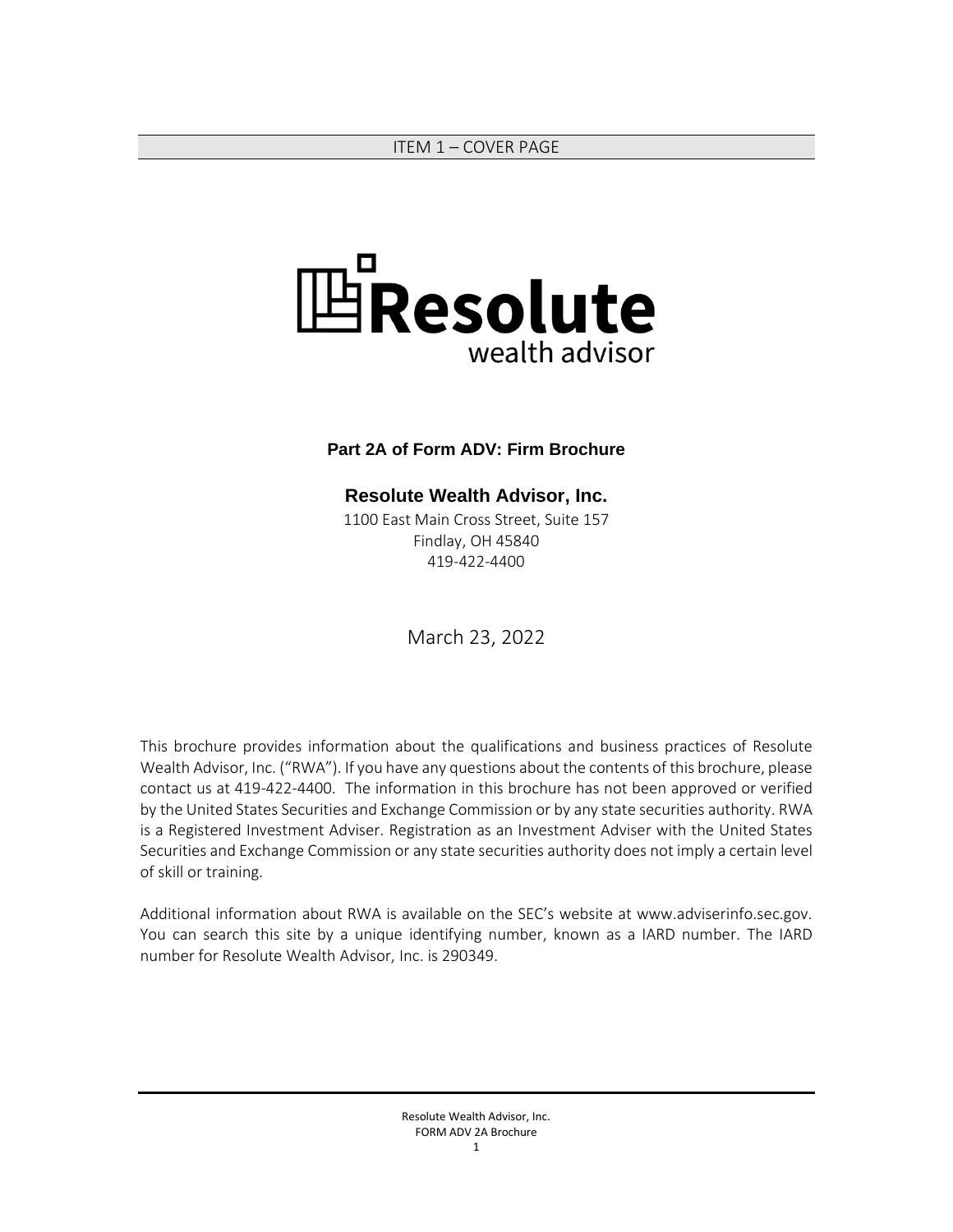### ITEM 2 – MATERIAL CHANGES

### <span id="page-1-0"></span>Summary of Material Changes

This section of the Brochure will address only those "material changes" that have been incorporated since our last delivery or posting of this document on the SEC's public disclosure website (IAPD) [SEC Adviser Info.](http://www.adviserinfo.sec.gov/)

Listed below are the material changes made to our Brochure since our last Annual ADV Amendment filing made on March 12, 2021:

• Item 5 has been amended to reflect our Firm's tiered fee schedule as follows and financial planning fees:

| \$0-\$499,999           | 1.00% |
|-------------------------|-------|
| \$500,000-\$1,999,999   | 0.75% |
| \$2,000,000-\$4,999,999 | 0.50% |
| \$5,000,000-\$9,999,999 | 0.25% |
| \$10,000,000 and up     | 0.20% |

Financial Planning Fees: Our fixed fees range from \$2,500 to \$15,000.

- Item 12 has been updated to reflect additional language regarding our Custodian relationships.
- Item 14 has been amended to reflect our Firm pays referral fees to independent solicitors for the referrals of their clients to our Firm in accordance with Rule 206 (4)-3 of the Investment Advisers Act of 1940.

If you would like another copy of this Brochure, please contact our Chief Compliance Officer Scott Hohman at 419-422-4400.

We encourage you to read this document in its entirety.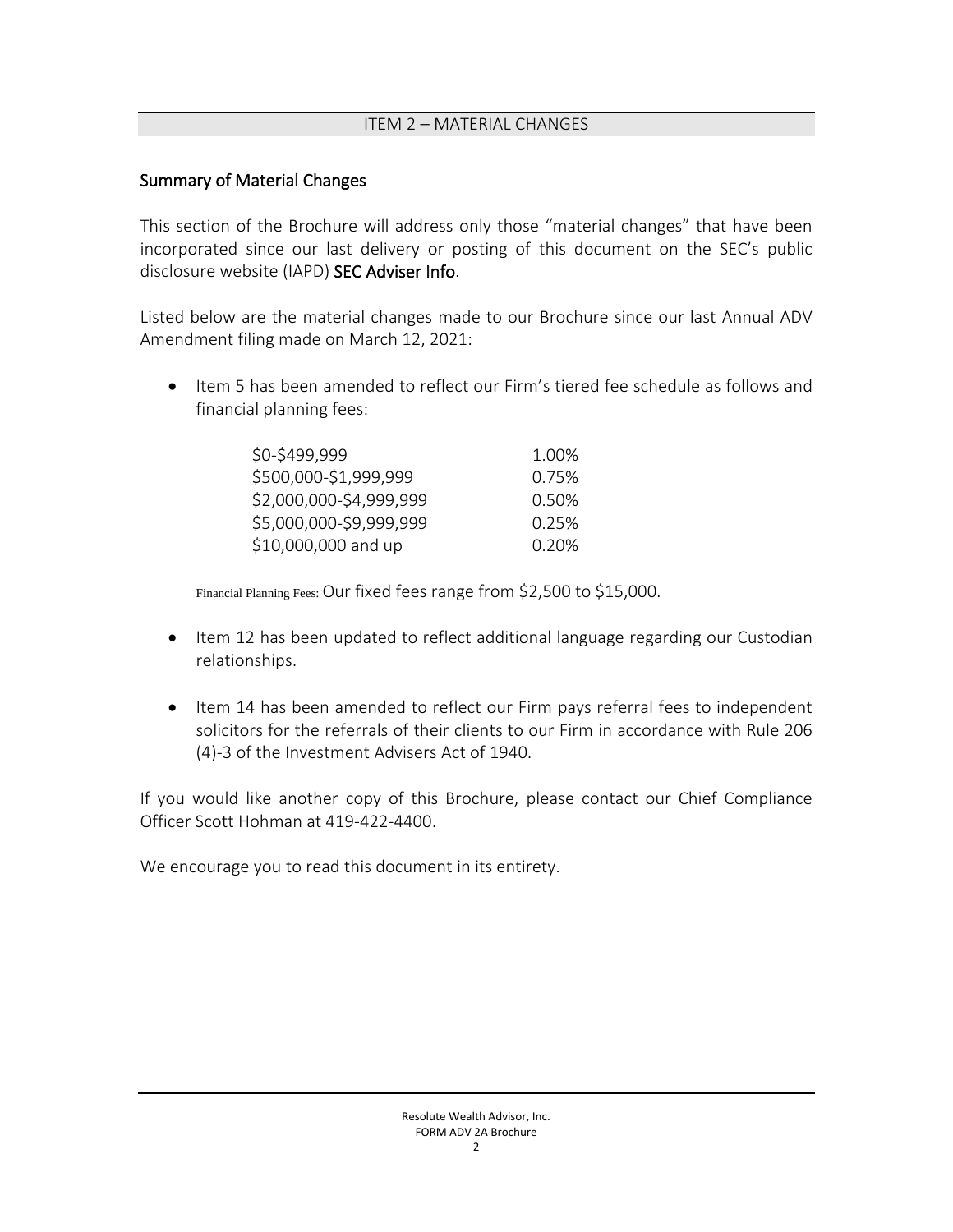<span id="page-2-0"></span>

| ITEM 3 - TABLE OF CONTENTS                                                                                                                                                                                                                                                                                      |                |
|-----------------------------------------------------------------------------------------------------------------------------------------------------------------------------------------------------------------------------------------------------------------------------------------------------------------|----------------|
|                                                                                                                                                                                                                                                                                                                 | $\perp$        |
| ITEM 2 - MATERIAL CHANGES CONTRACTED AND RESERVE THE CONTRACT OF THE CONTRACT OF THE CONTRACT OF THE CONTRACT OF THE CONTRACT OF THE CONTRACT OF THE CONTRACT OF THE CONTRACT OF THE CONTRACT OF THE CONTRACT OF THE CONTRACT                                                                                   | $\overline{2}$ |
|                                                                                                                                                                                                                                                                                                                 |                |
|                                                                                                                                                                                                                                                                                                                 | $\overline{4}$ |
| ITEM 5 - FEES AND COMPENSATIONNALLY CONTROLLER THE CONTROL COMPENSATION                                                                                                                                                                                                                                         | 10             |
| ITEM 6 - PERFORMANCE BASED FEES AND SIDE-BY-SIDE MANAGEMENT_____________________                                                                                                                                                                                                                                | <u>14</u>      |
| ITEM 7 - TYPES OF CLIENTS <b>SERVICES CONTRACTES CONTRACTES CONTRACTES CONTRACTES CONTRACTES CONTRACTES CONTRACTES CONTRACTES CONTRACTES CONTRACTES CONTRACTES CONTRACTES CONTRACTES CONTRACTES CO</b>                                                                                                          | 14             |
| ITEM 8 - METHODS OF ANALYSIS, INVESTMENT STRATEGIES AND RISK OF LOSS                                                                                                                                                                                                                                            | 14             |
| ITEM 9 - DISCIPLINARY INFORMATIONNALLY AND ANNOUNCEMENT AND ANNOUNCEMENT OF THE STATE OF THE STATE OF THE STATE OF THE STATE OF THE STATE OF THE STATE OF THE STATE OF THE STATE OF THE STATE OF THE STATE OF THE STATE OF THE                                                                                  | 18             |
| ITEM 10 - OTHER FINANCIAL INDUSTRY ACTIVITIES AND AFFILIATIONS 18                                                                                                                                                                                                                                               |                |
| ITEM 11 - CODE OF ETHICS PARTICIPATION OR INTEREST IN CLIENT TRANSACTIONS AND<br>PERSONAL TRADINGUNDER AND THE CONTROL OF THE CONTROL OF THE CONTROL OF THE CONTROL OF THE CONTROL OF THE CONTROL OF THE CONTROL OF THE CONTROL OF THE CONTROL OF THE CONTROL OF THE CONTROL OF THE CONTROL OF THE CONTROL OF T | 19             |
| ITEM 12 - BROKERAGE PRACTICES METAL CONTROL AND THE MAGNIFICATION OF THE MAGNIFICATION OF THE MAGNIFICATION OF                                                                                                                                                                                                  | 20             |
|                                                                                                                                                                                                                                                                                                                 | 25             |
| ITEM 14 - CLIENT REFERRALS AND OTHER COMPENSATION                                                                                                                                                                                                                                                               | 26             |
|                                                                                                                                                                                                                                                                                                                 | <u>27</u>      |
|                                                                                                                                                                                                                                                                                                                 | 27             |
|                                                                                                                                                                                                                                                                                                                 | 28             |
| ITEM 18 - FINANCIAL INFORMATION                                                                                                                                                                                                                                                                                 | 29             |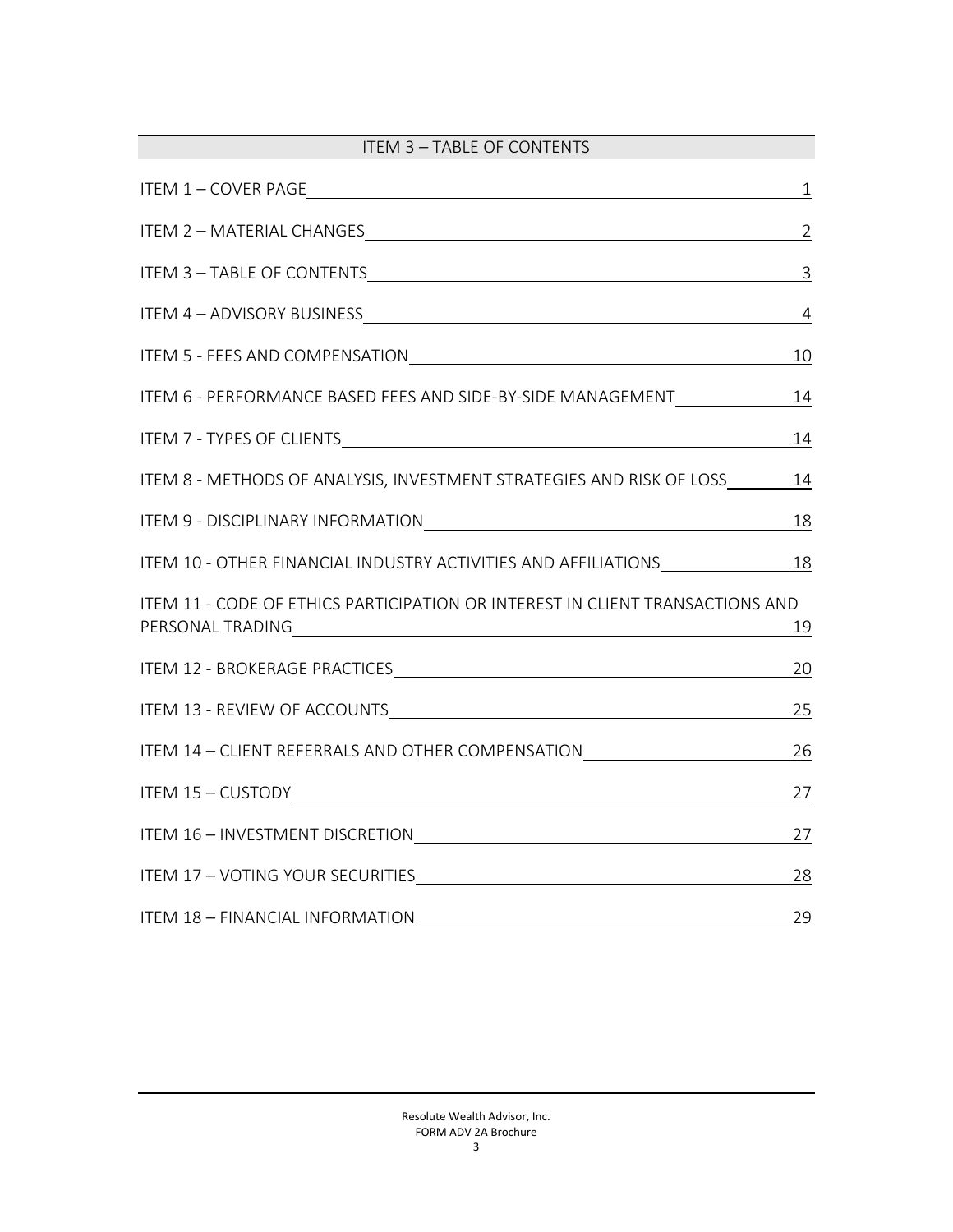### ITEM 4 – ADVISORY BUSINESS

<span id="page-3-0"></span>This Disclosure document is being offered to you by Resolute Wealth Advisor, Inc. ("RWA" or "Firm") about the investment advisory services we provide. It discloses information about our services and the way those services are made available to you, the client.

We are an investment management firm located in Findlay, Ohio. We make our advisory services available to a wide variety of clients including, but not limited to, individuals, high net worth individuals, employer sponsored retirement plans, trusts, charitable organizations, corporations and business entities. Our Firm became a registered investment adviser in November 2017. Scott Hohman founded the firm and owns 100% of the firm.

We are committed to helping clients build, manage, and preserve their wealth, and to provide assistance that helps clients to achieve their stated financial goals. We will offer an initial complimentary discovery meeting upon our discretion; however, investment advisory services are initiated only after you and our firm executes an Investment Management Agreement.

## Investment and Wealth Management and Supervision Services

We manage advisory accounts on a discretionary and non-discretionary basis. For discretionary accounts, once we have determined a profile and investment plan with a client, we will execute the day-to-day transactions without seeking prior client consent. Account supervision is guided by the written profile and investment plan of the client. We primarily allocate client assets among various mutual funds, exchange-traded funds ("ETFs"), cash and individual debt (bonds) and equity securities in accordance with their stated investment objectives. All of which are considered asset allocation categories for the client's investment strategy.

During personal discussions with clients, we determine the client's objectives, time horizons, risk tolerance and liquidity needs. As appropriate, we also review a client's prior investment history, as well as family composition and background. Based on client needs, we develop and document in writing, a client's personal profile and investment plan. We then create and manage the client's investments based on that policy and plan.

It is the client's obligation to notify us immediately if circumstances have changed with respect to their goals.

Once we have determined the types of investments to be included in your portfolio and allocated them, we will provide ongoing investment review and management services. This approach requires us to periodically review your portfolio.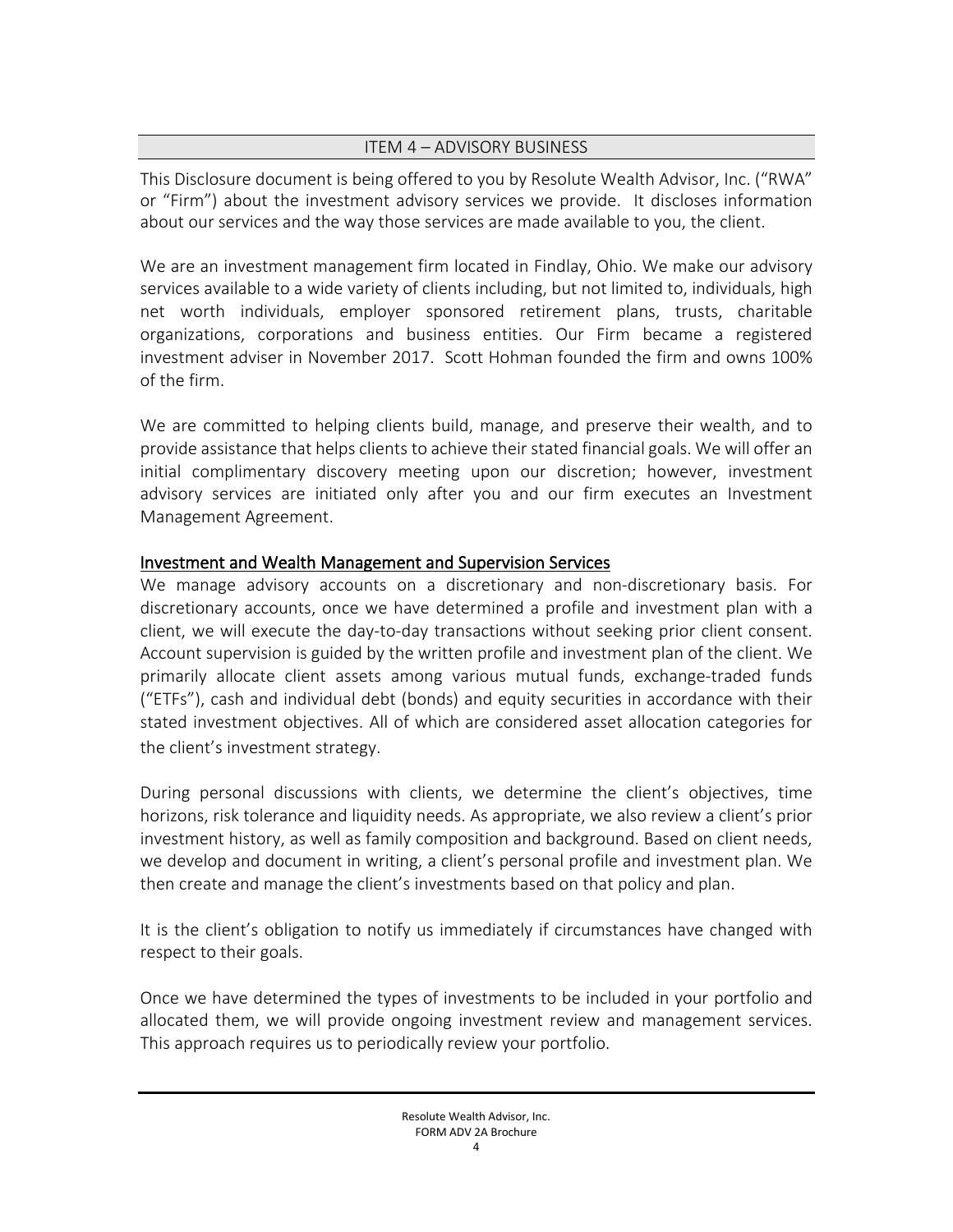If a discretionary relationship is in place, we will rebalance the portfolio, as we deem appropriate, to meet your financial objectives. We trade these portfolios and rebalance them based on the combination of our market views and your investment objectives, using our investment process. We tailor our advisory services to meet the needs of our clients and seek to ensure that your portfolio is managed in a manner consistent with those needs and objectives.

For accounts designated as "non-discretionary," RWA will render investment advice and recommendations, but all investment decisions will be made by you, the client. No purchase, sale, or other transaction(s) will be made with respect to any security or other assets in the Account without your authorization. You retain control over all investment decisions in your Account. You have the discretion to follow, or not to follow the investment advice provided to you by RWA.

Where appropriate, we provide advice about any type of legacy position held in client portfolios. Typically, these are assets that are ineligible to be custodied at our primary custodian. Clients will engage us to advise on certain investment products that are not maintained at their primary custodian, such as variable life insurance, annuity contracts and assets held in employer sponsored retirement plans and qualified tuition plans (i.e., 529 plans).

In all cases, you have a direct and beneficial interest in your securities, rather than an undivided interest in a pool of securities. We do have limited authority to direct the Custodian to deduct our investment advisory fees from your accounts, but only with the appropriate written authorization from you.

You are advised and are expected to understand that our past performance is not a guarantee of future results. Certain market and economic risks exist that adversely affect an account's performance. This could result in capital losses in your account.

### Envestnet's Private Wealth Management Program

Our Firm may utilize Envestnet's Private Wealth Management Program ("Program"). We will compile pertinent financial and demographic information to develop an investment program that will meet your goals and objectives. Utilizing the Envestnet platform tools, your assets will be allocated among the different options in the Program and determine the suitability of the asset allocation and investment options, based on your needs and objectives, investment time horizon, risk tolerance and any other pertinent factors. Envestnet provides an extensive range of investment advisory services through their platform. We will primarily be utilizing the Unified Management Account ("UMA") program. For those clients selecting the UMA program, you are offered access to an actively managed investment portfolio chosen from a roster of independent asset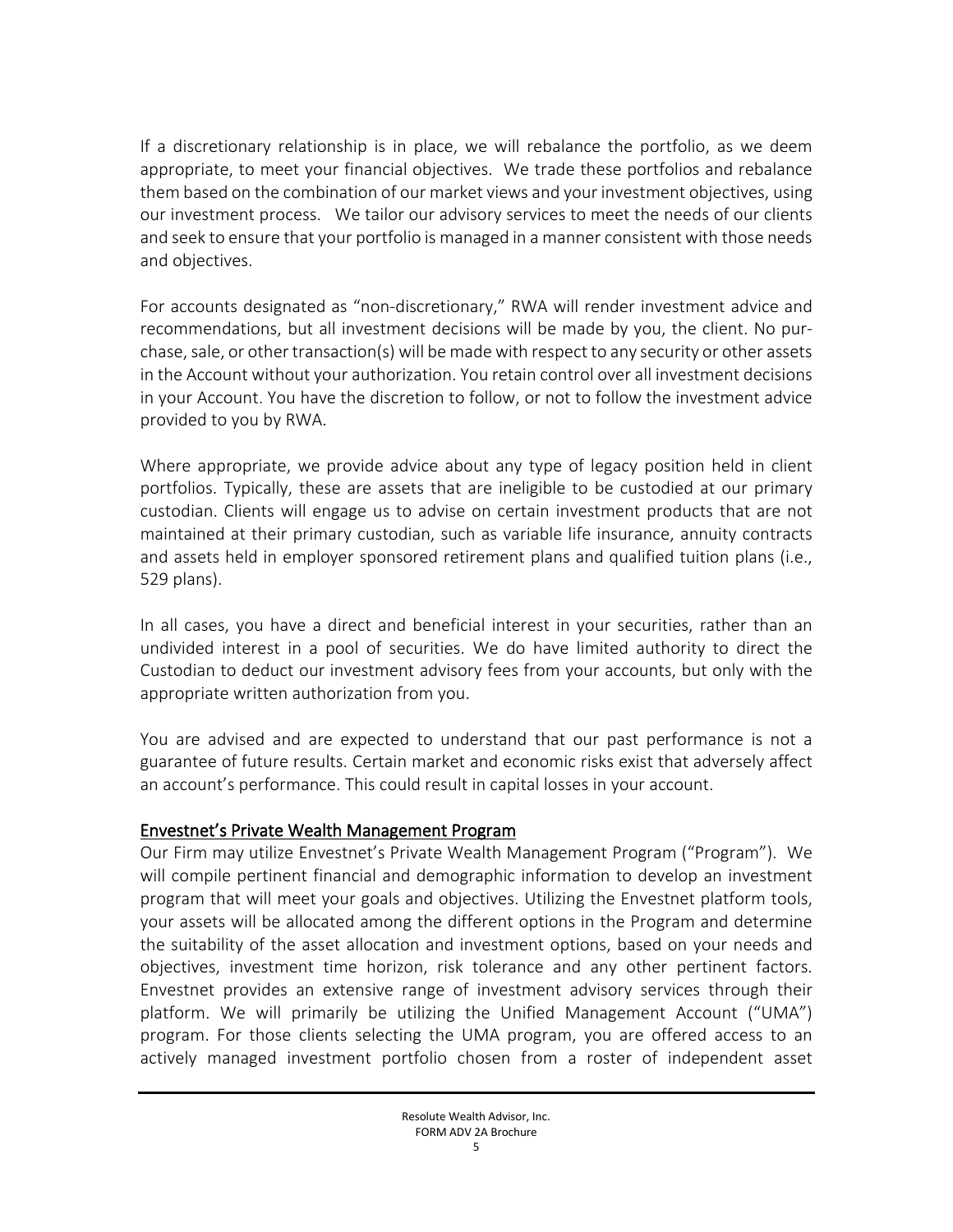managers from a variety of disciplines. Unlike a mutual fund, where the funds are commingled, a separately managed account is a portfolio of individually owned securities that can be tailored to fit your investing preferences.

Envestnet will assist RWA in identifying individual asset managers and investment vehicles that correspond to the proposed asset classes and styles Envestnet or RWA may independently identify. Envestnet retains the independent asset managers for portfolio management services in connection with the UMA program through separate agreements entered into between Envestnet and these independent managers on terms and conditions that Envestnet deems appropriate. For large taxable accounts on the Envestnet platform, clients may elect to enroll in the Tax and/or Impact Overlay services offered directly by Envestnet.

Our Firm will provide you a Statement of Investment Selection ("SIS"). The SIS includes a recommended asset allocation and investment recommendations for each asset category. The SIS may refer to "SMA" as the Envestnet "Separate Accounts Program". The SIS is prepared by our Firm using the Envestnet platform software applications. Among the factors considered in designing the strategy are historical rates of risk and return for various asset classes, correlation across asset classes, and risk premium. RWA will coordinate with Envestnet and recommend independent asset managers ("Sub-Managers") who will create a separate portfolio of individual managed securities to correspond to proposed asset classes and styles for the Account. For certain asset classes or styles, we may recommend the use of mutual funds or exchange traded funds ("ETFs") in lieu of Sub-Managers. Subject to the limitations described in your SIS and other reasonable restrictions you may place on the SMA investments, RWA has discretion to hire the selected Sub-Managers for the Account. The Sub-Managers have full authority to supervise and direct investment of assets in the SMAs without your prior approval. This investment authority includes purchases and sales of individual securities, options and alternative investments. You may modify the information in your investment profile by contacting our Firm at any time. Changes in your investment profile may result in changes to your SIS. For certain Sub-Managers, Envestnet has entered into an agreement with the Sub-Manager. In these cases, Envestnet provides administrative and/or trading services in accordance with the instructions of the Sub-Manager. Envestnet has the authority at any time without your prior approval to hire Sub-Managers to manage the SMA and to terminate Sub-Managers and replace Sub-Managers to manage the SMA assets. We also have the authority to terminate a Sub-Manager and replace that Sub-Manager with another Sub-Manager available under the Program. We have the authority to buy, sell and exchange mutual fund shares and ETFs in the SMA without your prior approval subject to the limitations and objectives in your SIS.

Our Firm may utilize Envestnet's Fund Strategist Portfolios Program ("FSP") most often when a client does not meet the minimum asset size in an account to qualify for the UMA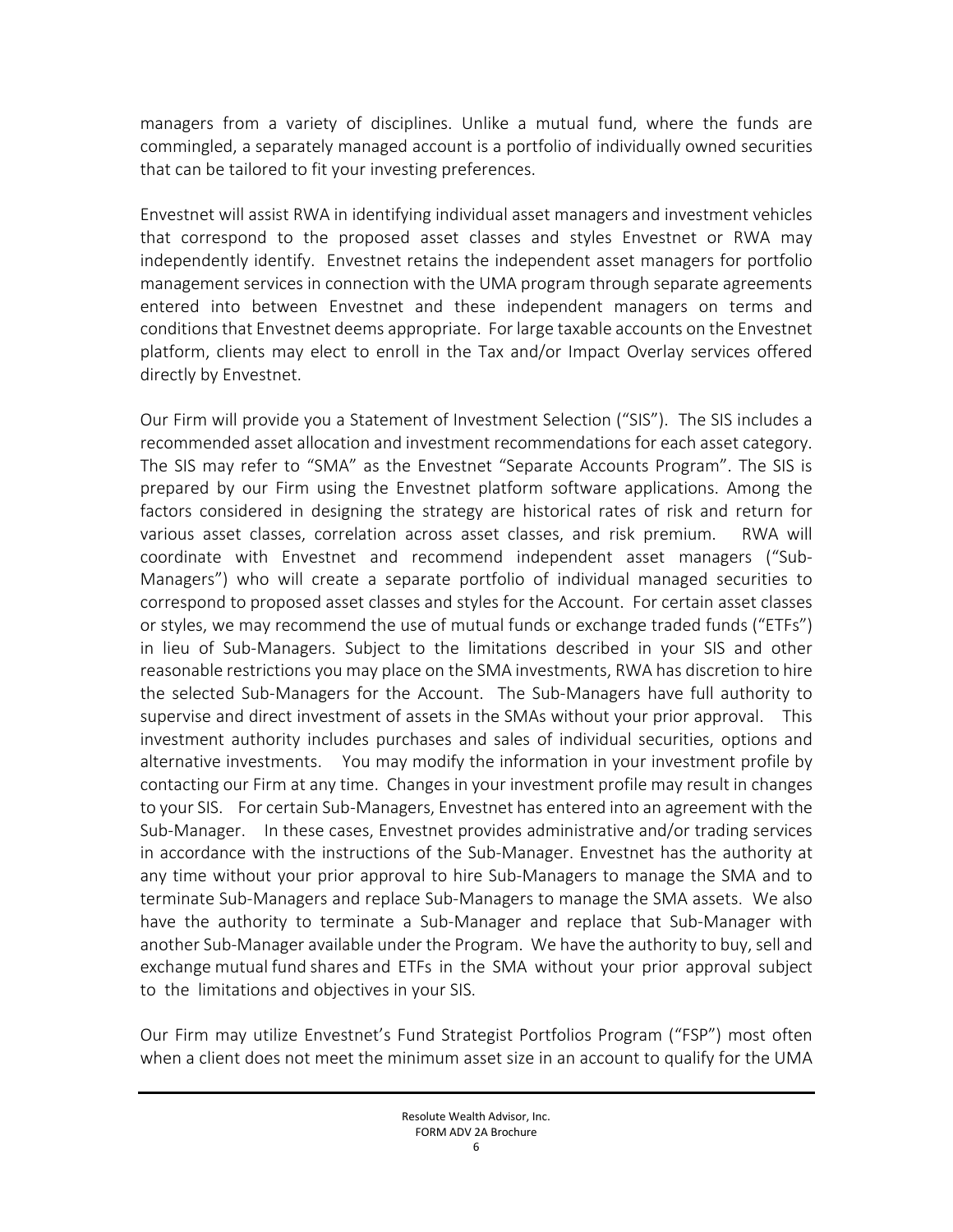minimums. When these FSPs are utilized, our Firm does not have discretion over the assets in the accounts. For these FSP accounts designated as "non-discretionary accounts", RWA will assist the client with investment recommendations only. Ultimately, the client chooses the asset allocation or strategy and the FSP Manager will execute the transactions and/or make any changes in the account.

## Financial Planning

Financial advisory services provided by us may include the analysis of your situation and assistance in identifying and implementing appropriate financial planning and investment management techniques to help you meet your specific financial objectives. Such services may include a written financial analysis and specific or general investment and/or planning recommendations.

In preparing your financial plan, we may address five areas of financial planning. These include financial planning, money management, tax, estate and insurance planning.

Our specific services in preparing your plan may include:

- Review and clarification of your financial goals.
- Assessment of your overall financial position.
- Development of a goal-oriented investment plan.
- Facilitate the implementation, in conjunction with your estate and/or corporate attorneys as tax advisor, of an estate plan to provide for you and/or your heirs in the event of an incapacity or death.
- Assisting in the development of a retirement plan, risk management plan and succession plan for your business, if applicable.

# Employee Sponsored Retirement Plan Services

For employer-sponsored retirement plans with participant-directed investments, RWA provides its advisory services as an investment advisor as defined under Section 3(21) and 3(38) of the Employee Retirement Income Security Act of 1974, as amended ("ERISA").

When serving as an ERISA 3(21) investment advisor, the plan sponsor and RWA share fiduciary responsibility. The plan sponsor retains ultimate decision-making authority for the investments and may accept or reject the recommendations in accordance with the terms of a separate ERISA 3(21) Investment Advisor Agreement between RWA and the plan sponsor. RWA provides the following services to the plan sponsor:

• Screen investments and make recommendations.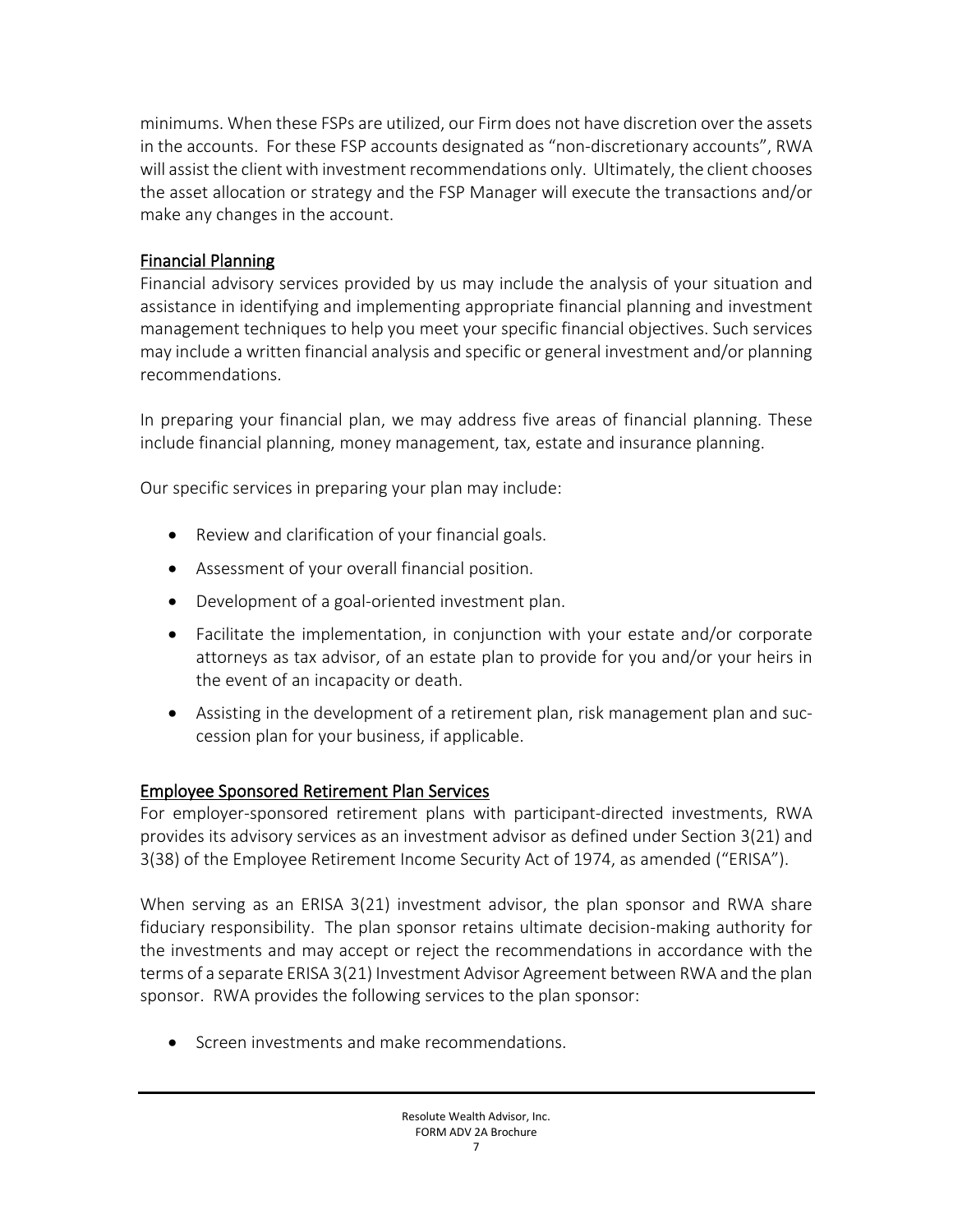- Monitor the investments and suggests replacement investments when appropriate.
- Provide an investment monitoring report at least annually.
- Assist the plan sponsor in developing an Investment Policy Statement ("IPS").
- Provide a comprehensive fiduciary investment review designed to meet Plan Sponsor fiduciary responsibility and enhance the participant experience. This includes fiduciary education as requested by the Department of Labor (DOL).

When serving as an ERISA 3(38) investment manager, the plan sponsor is relieved of all fiduciary responsibility for the investment decisions made by RWA. RWA is a discretionary investment manager in accordance with the terms of a separate ERISA 3(38) Investment Management Agreement between RWA and the plan sponsor. RWA'sinvestment management is limited in that it has the discretion solely to replace funds in plan fund lineups and initiate the transfer of existing balances to the replacements without prior approval from the client.

RWA provides the following services to the plan sponsor:

- Select the investments
- Monitor the investments, replace the investments and asset allocations when appropriate.
- Provide an investment monitoring report at least annually.
- Assist the plan sponsor in developing an Investment Policy Statement ("IPS").
- Provide a comprehensive fiduciary investment review designed to meet Plan Sponsor fiduciary responsibility and enhance the participant experience. This includes fiduciary education as requested by the Department of Labor (DOL).

Our goal in identifying the plan's investment options is to provide a range of options that will enable plan participants to invest according to varying risk tolerances, savings time horizons or other financial goals. The plan's investment options may consist of ETFs, CITs, mutual funds, model portfolios, or other similar investment funds. The investment funds from which our Firm will select from will be those that are available on the plan recordkeeper's investment platform.

We provide Plan consulting services separately or combined. Clients may choose to use any or all of these services as indicated on the Investment Advisory Agreement with our Firm.

## Participant Education

For pension, profit sharing and 401(k) plan clients in self-directed plans, we may provide periodic educational support, electronic educational materials and investment workshops designed for the plan participants, if provided for in our agreement with the client. Topics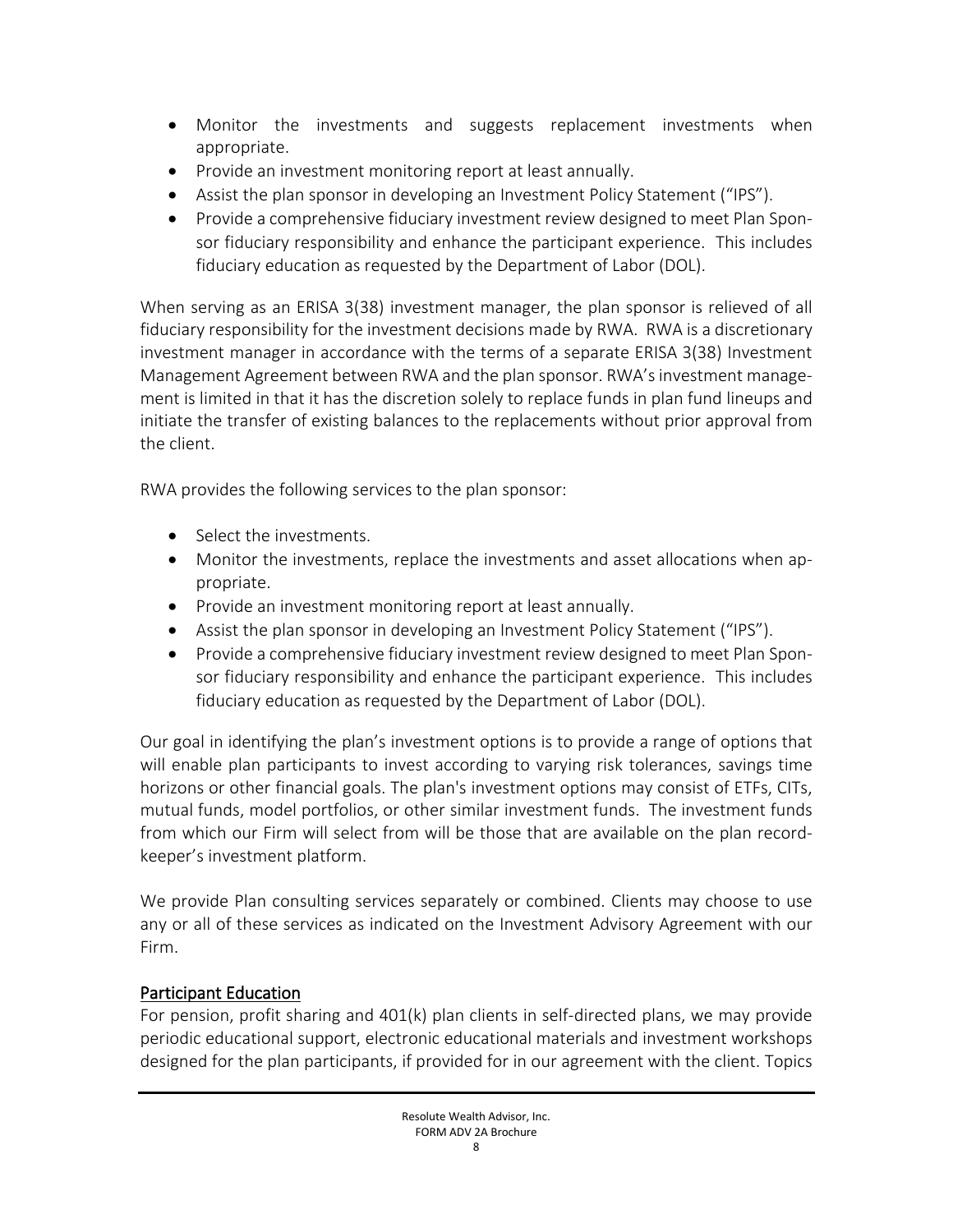to be discussed will be determined in conjunction with the plan sponsor and in accordance with guidelines established in ERISA Section 404(c). The educational support and investment workshops will not provide plan participants with individualized, tailored investment advice or individualized, tailored asset allocation recommendations.

### Consulting

Our clients usually have other assets which are held away, where we are not the advisor of record or otherwise associated with the account. In some cases, we provide clients investment advice on existing brokerage or retirement accounts, direct business with mutual funds, shares directly issued to shareholders, individual bonds, securities (including private placements) and real estate as well as insurance products such as annuities.

We also provide clients investment advice on a more-limited basis on one-or-more isolated areas of concern such as estate planning, real estate, retirement planning, or any other specific topic. Additionally, we provide advice on non-securities matters about the rendering of estate planning, insurance, real estate, and/or annuity advice or any other business advisory / consulting services for equity or debt investments in privately held businesses. In these cases, you will be required to select your own investment managers, custodian and/or insurance companies for the implementation of consulting recommendations. If your needs include brokerage and/or other financial services, we will recommend the use of one of several investment managers, brokers, banks, custodians, insurance companies or other financial professionals ("Firms"). You must independently evaluate these Firms before opening an account or transacting business and have the right to effect business through any firm you choose. You have the right to choose whether to follow the consulting advice that we provide.

## Disclosure Regarding Rollover Recommendations

We are fiduciaries under the Investment Advisers Act of 1940 and when we provide investment advice to you regarding your retirement plan account or individual retirement account, we are also fiduciaries within the meaning of Title I of the Employee Retirement Income Security Act and/or the Internal Revenue Code, as applicable, which are laws governing retirement accounts. We have to act in your best interest and not put our interest ahead of yours. At the same time, the way we make money creates some conflicts with your interests.

A client or prospect leaving an employer typically has four options regarding an existing retirement plan (and may engage in a combination of these options): (i) leave the money in the former employer's plan, if permitted, (ii) roll over the assets to the new employer's plan, if one is available and rollovers are permitted, (iii) rollover to an Individual Retirement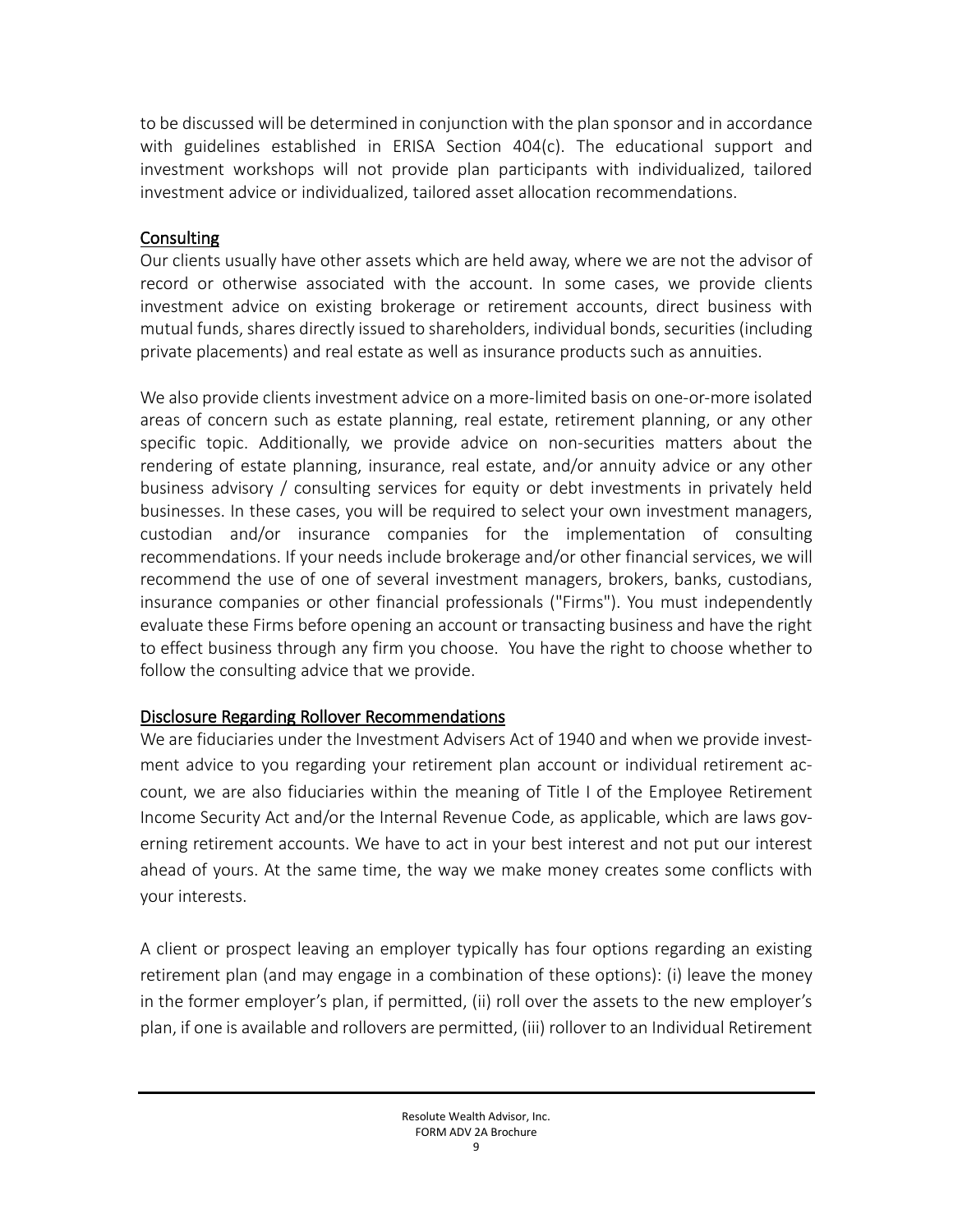Account ("IRA"), or (iv) cash out the account value (which could, depending upon the client's age, result in adverse tax consequences). Our Firm may recommend an investor roll over plan assets to an IRA for which our Firm provides investment advisory services. As a result, our Firm and its representatives may earn an asset-based fee. In contrast, a recommendation that a client or prospective client leave their plan assets with their previous employer or roll over the assets to a plan sponsored by a new employer will generally result in no compensation to our Firm. Our Firm therefore has an economic incentive to encourage a client to roll plan assets into an IRA that our Firm will manage, which presents a conflict of interest. To mitigate the conflict of interest, there are various factors that our Firm will consider before recommending a rollover, including but not limited to: (i) the investment options available in the plan versus the investment options available in an IRA, (ii) fees and expenses in the plan versus the fees and expenses in an IRA, (iii) the services and responsiveness of the plan's investment professionals versus those of our Firm, (iv) protection of assets from creditors and legal judgments, (v) required minimum distributions and age considerations, and (vi) employer stock tax consequences, if any. Our Firm's Chief Compliance Officer remains available to address any questions that a client or prospective client has regarding the oversight.

### Wrap Fee Program

We do not sponsor a wrap fee program.

## Assets

As of December 31, 2021, our firm has a total of \$189,786,416 in assets under our management. We manage \$129,638,970 on a discretionary basis and \$60,147,446 on a nondiscretionary basis.

## ITEM 5 - FEES AND COMPENSATION

### <span id="page-9-0"></span>Investment Management Fees and Compensation

Our Firm charges a fee as compensation for providing investment management services on your account. These services include advisory services, trade entry, investment supervision, and other account-maintenance activities. Our custodian may charge custodial fees, redemption fees, retirement plan and administrative fees. See Additional Fees and Expenses below for additional details.

The fees for investment management are based on an annual percentage of assets under management and are applied to the household asset value on a pro-rata basis and billed quarterly in arrears. The initial fee will be based upon the average daily balance of the partial quarter, prorated for the number of days in the quarter that your account is under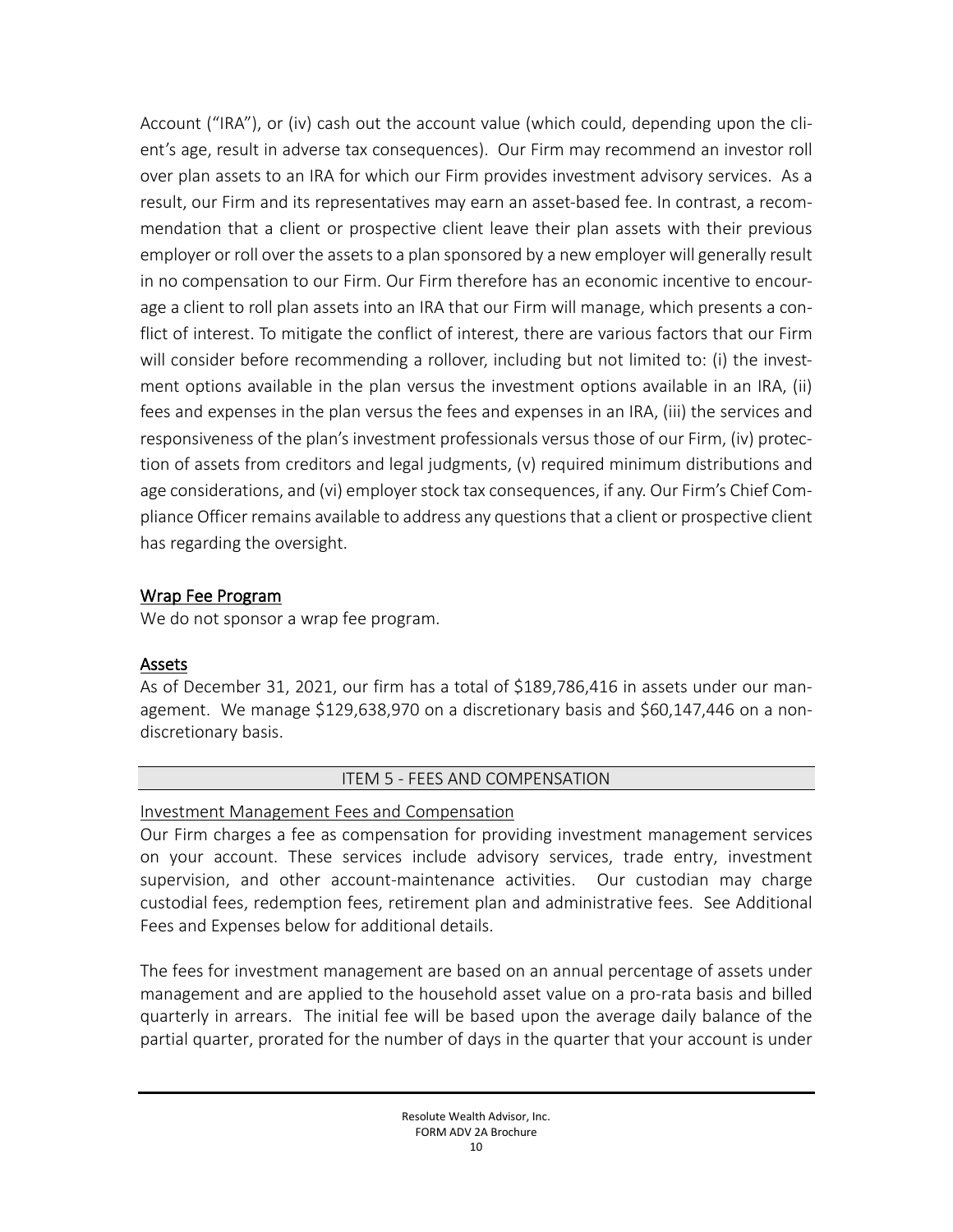our management. Thereafter, the quarterly fee will be calculated on the average daily balance of the portfolio during the calendar quarter. The average daily balance will be determined as reported by the Custodian. Fees are assessed on all assets under management, including securities, cash and money market balances. When applicable and noted in Appendix A of the Investment Management Agreement, legacy positions will also be excluded from the fee calculation.

Our tiered fee schedule for investment management is as follows:

| \$0-\$499,999           | 1.00% |
|-------------------------|-------|
| \$500,000-\$1,999,999   | 0.75% |
| \$2,000,000-\$4,999,999 | 0.50% |
| \$5,000,000-\$9,999,999 | 0.25% |
| \$10,000,000 and up     | 0.20% |

The specific advisory fees are set forth in your Investment Advisory Agreement. Fees may vary based on the size of the account, complexity of the portfolio, extent of activity in the account or other reasons agreed upon by us and you asthe client. In certain circumstances, our fees and the timing of the fee payments may be negotiated.

Unless otherwise instructed by the Client, we will aggregate related client accounts for the purposes of determining the account size and annualized fee. The common practice is often referred to as "house-holding" portfolios for fee purposes and may result in lower fees than if fees were calculated on portfolios separately. Our method of house-holding accounts for fee purposes looks at the overall family dynamic and relationship.

The independent qualified custodian holding your funds and securities will debit your account directly for the advisory fee and pay that fee to us. You will provide written authorization permitting the fees to be paid directly from your account held by the qualified custodian. Further, the qualified custodian agrees to deliver an account statement to you on a quarterly basis indicating all the amounts deducted from the account including our advisory fees.

Either RWA or you may terminate the management agreement immediately upon written notice to the other party. The management fee will be pro-rated to the date of termination, for the quarter in which the cancellation notice was given and the unearned fee billed to you. Upon termination, you are responsible for monitoring the securities in your account, and we will have no further obligation to act or advise with respect to those assets. For clients whose agreements terminate due to death, Resolute Wealth will waive any earned fees that have not been billed as of the date of death.

# Envestnet's Private Wealth Management Program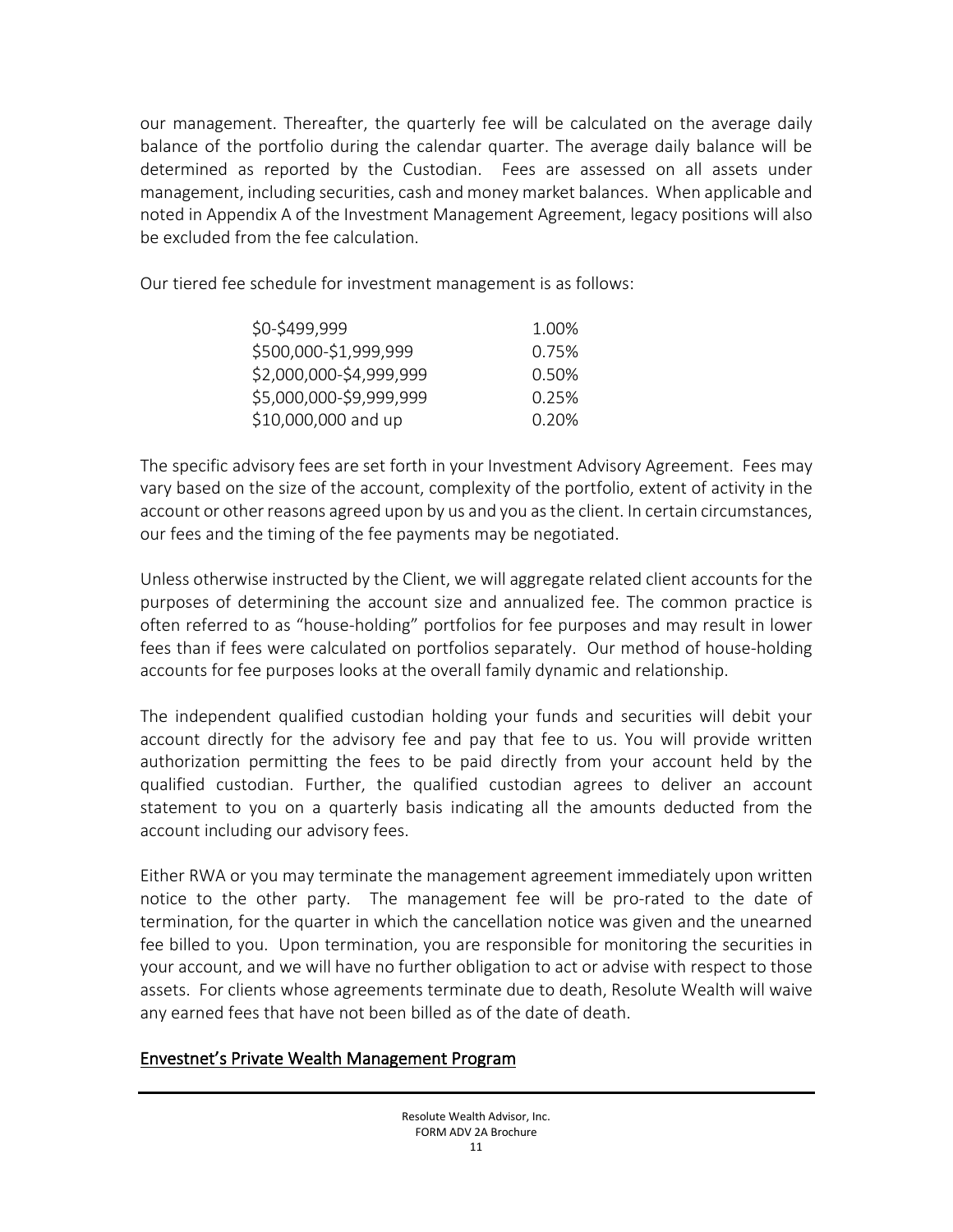The Envestnet Program Fee is calculated by applying the applicable annual fee schedule in the SIS to the asset value of the Account assets invested in a Program option. Any assets held in an Account and not invested in a Program option shall be excluded from the calculation of the Program Fee and from the minimum market value required to open an Account. The value of the Account assets is determined quarterly on an Account-by-Account basis and not in the aggregate. The initial Program Fee will equal (on an annualized basis) the percentage (as set forth in the fee schedule in the SIS) of the fair market value of the Account in the applicable category. RWA or Envestnet will instruct the Account custodian to deduct the Program Fees from the Account(s). The Program Fee is debited from an Account(s) on a quarterly basis in advance. You are responsible for verifying the accuracy of the Program Fee calculation. Envestnet receives a portion of the Program Fee for the investment management and/or administrative services it provides to the Accounts. Fees due Sub-Managers and any third-party service providers retained by Envestnet in connection with the Program are paid by Envestnet. The amount of the Program Fees that are billed for providing investment advisory and/or management services to an Account varies depending upon the type of Account, the number of Sub-Managers used in an SMA, the number of model portfolios utilized, and in some cases the trading activity in the Account.

### Employee Sponsored Retirement Plan Fees

We charge an annual fee as negotiated with the client and disclosed in the Employer Sponsored Retirement Plans Investment Advisory Agreement. The compensation method is explained and agreed upon in advance before any services are rendered. Fees for Retirement Plans are as follows:

| First \$999,999           | 0.75% |
|---------------------------|-------|
| \$1,000,000-\$3,999,999   | 0.35% |
| \$4,000,000-\$7,999,999   | 0.25% |
| \$7,000,000-\$9,999,999   | 0.20% |
| Amounts Over \$10,000,000 | 0.15% |

Plan advisory services begin with the effective date of the Investment Advisory Agreement, which is the date you sign the Investment Advisory Agreement. For that calendar month or quarter, fees will be adjusted pro rata based upon the number of calendar days in the calendar month or quarter that the Agreement was effective. Our fee is generally billed in arrears on the last business day of the calendar month or quarter, as indicated on the Advisory Agreement Appendix A and as agreed to by the Custodian of the Plan. For Plans where our fee is billed to the custodian, the fee is deducted directly from the participant accounts. Written authorization permitting us to be paid directly from the custodial account is outlined in the Investment Advisory Agreement.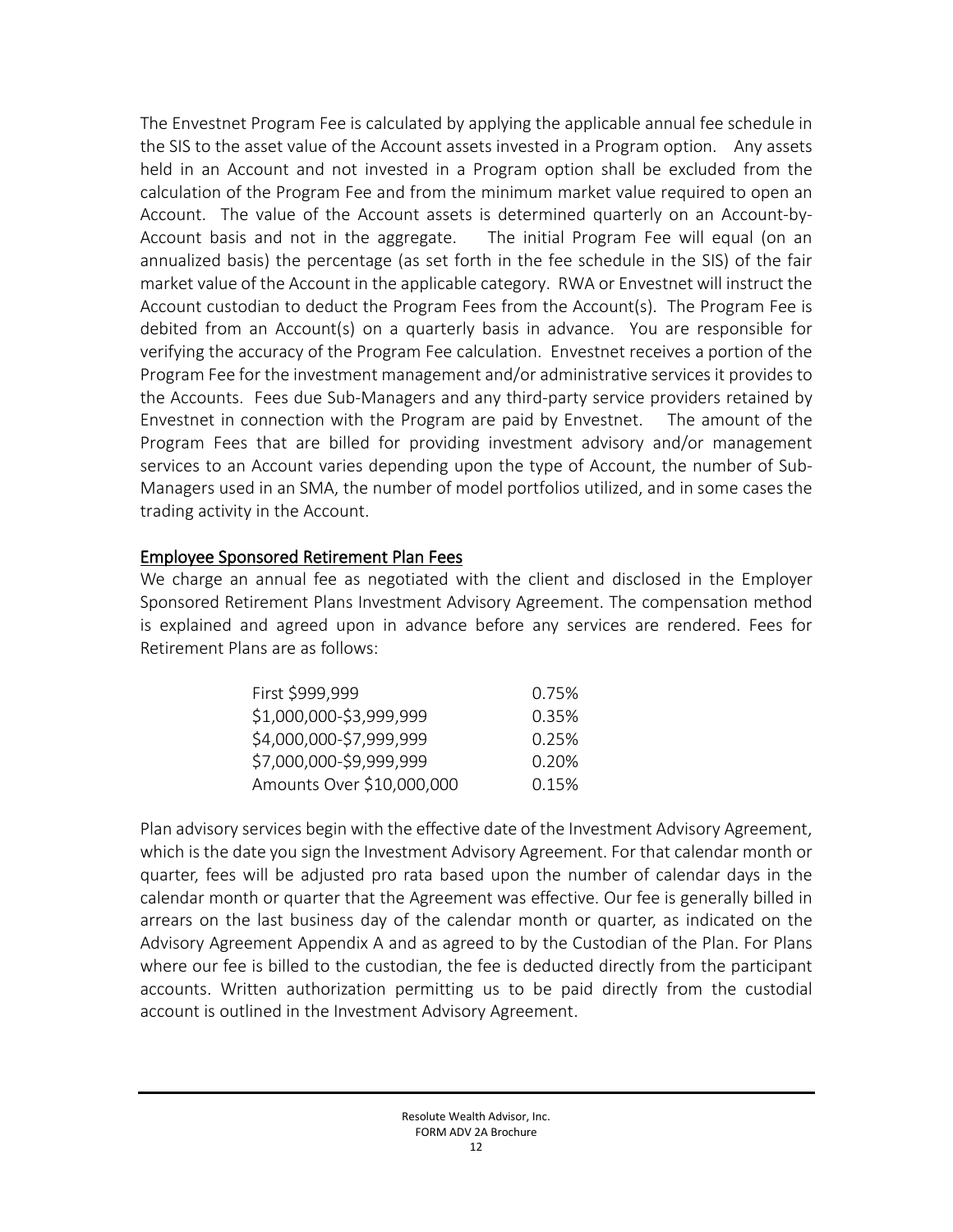Either party may terminate the Investment Advisory Agreement at any time upon immediate notice. You are responsible to pay for services rendered until the termination of the agreement. We never receive prepayment of more than \$1200 in fees per client, six (6) or more months in advance of providing any services.

### Financial Planning & Consulting Fees

Our firm also provides financial plans consistent with your individual financial and risk/reward objectives and consulting services. Planning may focus on investments, insurance, taxes and/or estate plans. Our fixed fees range from \$2,500 to \$15,000. Fees are negotiable. Any fees agreed to will be documented in writing and acknowledged with the client's signature.

We may collect a portion of the estimated fee in advance as a retainer and will bill for actual hours in arrears of the project. The fee for a financial plan is a one-time service. You are encouraged to update financial plans on an annual basis. Our fee for a financial plan is in addition to commissions, advisory fees and consulting feesto be received for implementing any recommendations made under the plan. Fees more than \$1,200 are not collected for services to be performed more than six months in advance.

The agreement may be terminated by either party at any time. Notice may be communicated by electronic mail or phone and confirmed in writing. A refund of the unearned fees will be made based on time and effort expended before termination. The Agreement terminates upon delivery of the financial plan or the completion of the project. After the financial plan has been delivered or the consulting project completed, no refunds will be made, and all fees are due and payable.

### Administrative Services

We have contracted with Tamarac to utilize a technology platform to support data reconciliation, performance reporting, fee calculation and billing, research, client database maintenance, quarterly performance evaluations, payable reports, web site administration, trading platforms, and other functions related to the administrative tasks of managing client accounts. Due to this arrangement, Tamarac will have access to client accounts, but will not serve as an investment advisor to our clients. RWA and Tamarac are non-affiliated companies. Our Firm pays an annual fee for each account administered by Tamarac. Please note that the fee charged to the client will not increase due to the annual fee RWA pays to Tamarac, the annual fee is paid from the portion of the management fee retained by RWA.

There may be a possibility for price or account value discrepancies due to quarter-end transactions in an account. Dividends or trade date settlements may occur, and our thirdparty billing software may report a slight difference in account valuation at quarter end compared to what is reported on your statement from the Custodian. Our firm has the ability to produce billing summaries, which can be provided upon request.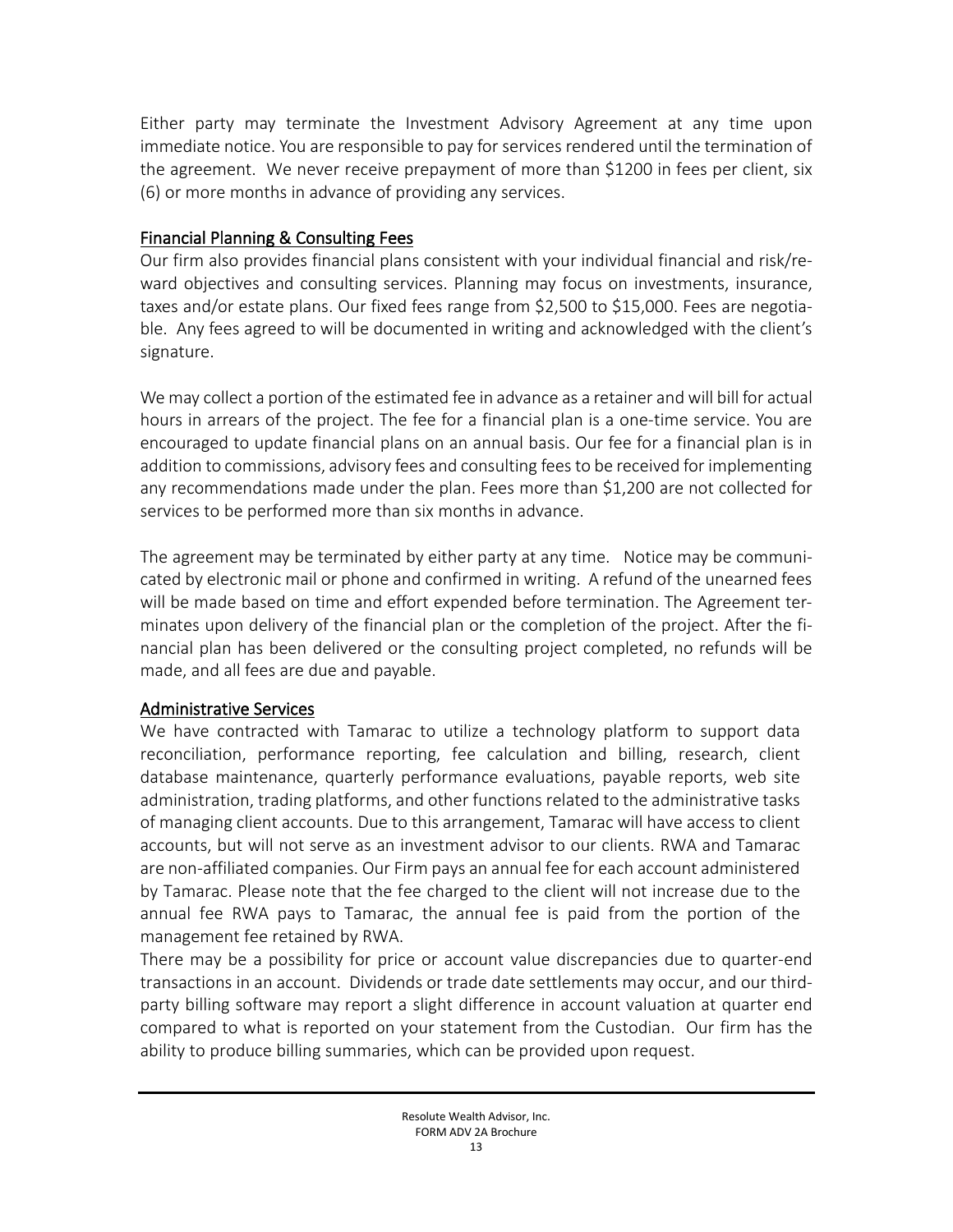## Additional Fees and Expenses:

In addition to the advisory fees paid to our Firm, clients may also incur certain charges imposed by other third parties, such as broker-dealers, custodians, trust companies, banks and other financial institutions (collectively "Financial Institutions"). These additional charges may include securities, transaction fees, custodial fees, fees charged by the Independent Managers, charges imposed directly by a mutual fund or ETF in a client's account, as disclosed in the fund's prospectus (e.g., fund management fees and other fund expenses), deferred sales charges, odd-lot differentials, transfer taxes, wire transfer and electronic fund fees, and other fees and taxes on brokerage accounts and securities transactions. RWA's brokerage practices are described at length in Item 12, below. Neither our Firm nor its supervised persons accept compensation for the sale of securities or other investment products. Further, our firm does not share in any of these additional fees and expenses outlined above.

### ITEM 6 - PERFORMANCE BASED FEES AND SIDE-BY-SIDE MANAGEMENT

<span id="page-13-0"></span>We do not charge advisory fees on a share of the capital appreciation of the funds or securities in a client account (so-called performance-based fees) nor engage side by side management.

## ITEM 7 - TYPES OF CLIENTS

<span id="page-13-1"></span>We provide investment advice to individuals, high net-worth individuals, charitable organization, institutions, trusts and employee sponsored retirement plans. We have a minimum initial account value of \$500,000 for opening accounts. We may waive this minimum on a client-by-client basis.

## ITEM 8 - METHODS OF ANALYSIS, INVESTMENT STRATEGIES AND RISK OF LOSS

<span id="page-13-2"></span>Our investment philosophy is grounded in the fundamental assertion that capital markets reward investors over the long-term and that risk and return are related. Our first objective is to understand your needs, goals, values and financial situation to form a portfolio structure appropriate to your situation.

Our core beliefs in portfolio construction stem from the following principles:

# 1. Risk and Return are related.

Stocks have higher expected returns than fixed income securities. There are additional factors attributable to stocks that RWA seeks to provide greater emphasis to as part of an equity allocation based on historical risk and return characteristics:

> • Value – Assets whose price is low relative to the asset's fundamental value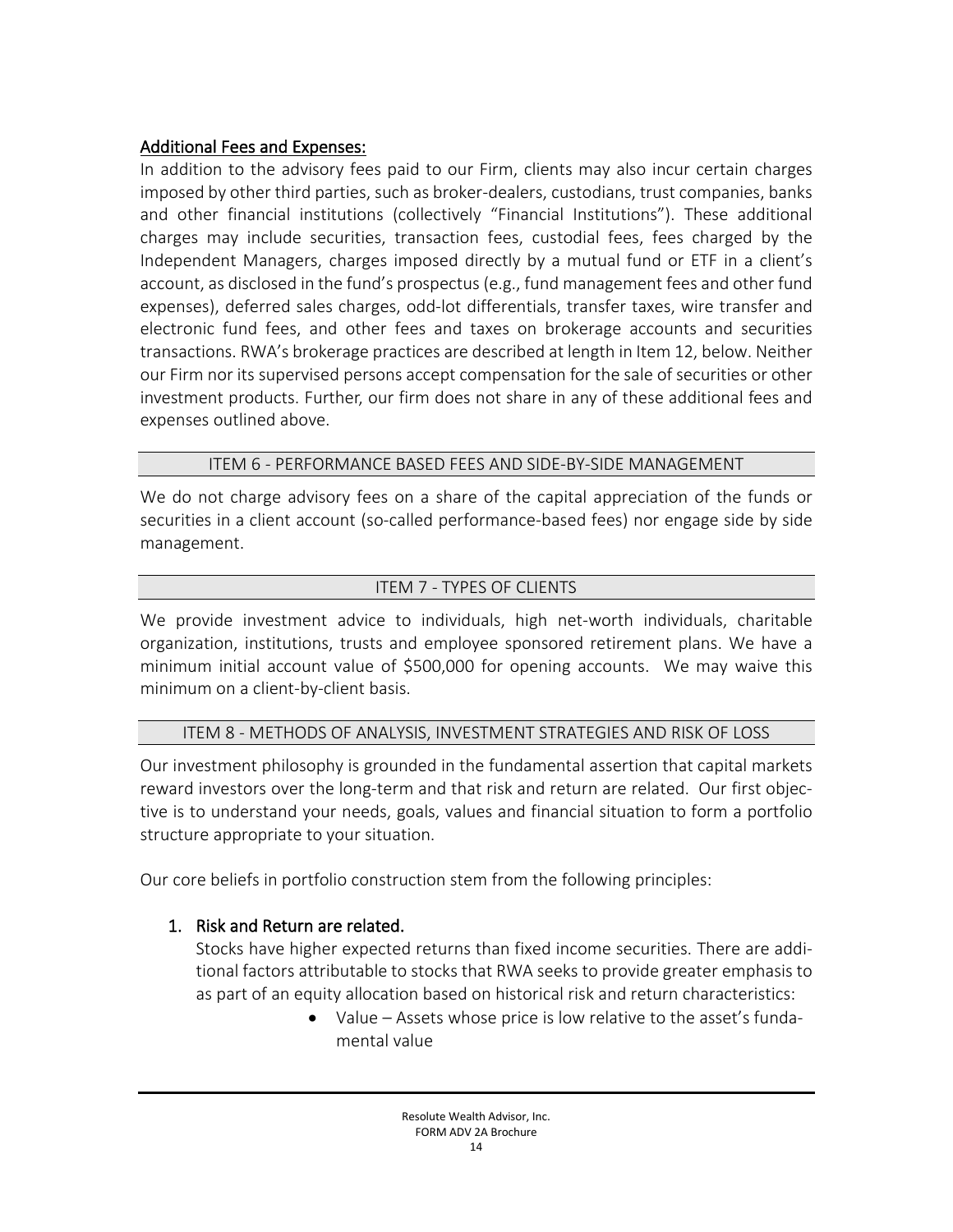- Momentum Assets that have performed well recently
- Quality Companies that exhibited higher profitability
- Size Smaller company stocks (This factor is less emphasized than others given the additional risks associated.)

### 2. Markets are efficient.

Current prices incorporate all available information and expectations and the market is the best approximation of value. Our fundamental belief is that consistently "timing" the market successfully is unlikely and is not suggested for the bulk of your assets. It is not our common practice to manage portfolios where timing in and out of the market, and/or specific positions is suggested. At your specific request, we may consider some of these strategies on a limited basis.

## 3. Diversification is Key.

As a result of our belief that the market is efficient and that "timing" does not lead to consistent success, we believe that it is important to have a portfolio that is diversified. This is not only accomplished with an appropriate mix of small and large cap stocks, value and growth stocks and fixed income, but also by achieving multiple country exposure in these asset classes. Our portfolio structure is based on achieving global diversification and that asset allocation, not stock picking, is important in determining your ultimate performance.

## Investment Committee

As part of our evolving investment management process, we have formalized an investment committee which will meet on at least a quarterly basis. We have hired an independent consultant who is a member of our investment committee and provides assistance in portfolio design.

Our Firm may include mutual funds and exchange traded funds, ("ETFs") in our investment strategies. Our policy is to purchase institutional share classes of those mutual funds selected for the client's portfolio. The institutional share class generally has the lowest expense ratio. The expense ratio is the annual fee that all mutual funds or ETFs charge their shareholders. It expresses the percentage of assets deducted each fiscal year for funds expenses, including 12b-1 fees, management fees, administrative fees, operating costs, and all other asset-based costs incurred by the fund. Some fund families offer different classes of the same fund and one share class may have a lower expense ratio than another share class. These expenses come from client assets which could impact the client's account performance. Mutual fund expense ratios are in addition to our fee, and we do not receive any portion of these charges. If an institutional share class is not available for the mutual fund selected, the adviser will purchase the least expensive share class available for the mutual fund. As share classes with lower expense ratios become available, we may use them in the client's portfolio, and/or convert the existing mutual fund position to the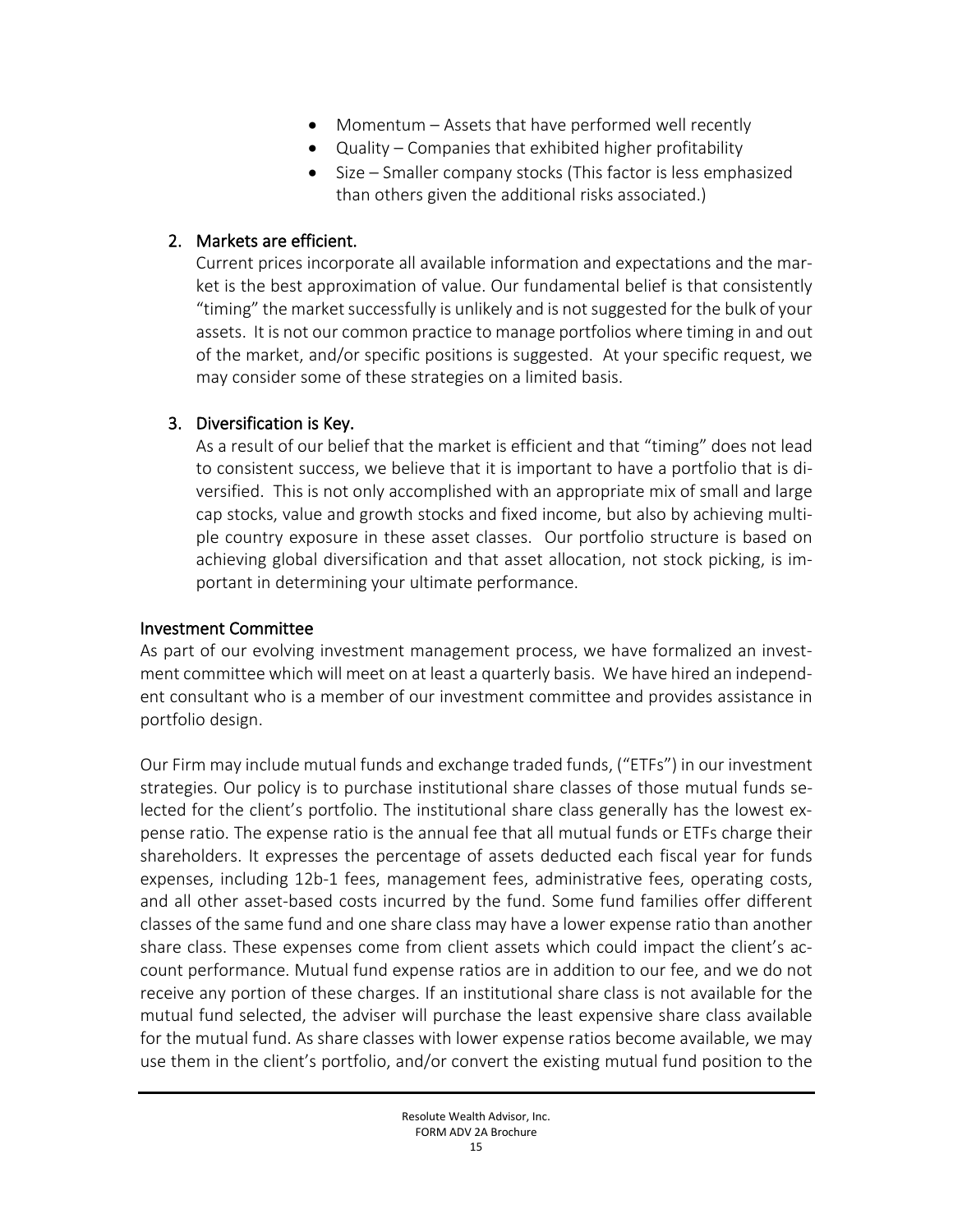lower cost share class. Clients who transfer mutual funds into their accounts with our Firm would bear the expense of any contingent or deferred sales loads incurred upon selling the product. If a mutual fund has a frequent trading policy, the policy can limit a client's transactions in shares of the fund (e.g., for rebalancing, liquidations, deposits or tax harvesting). All mutual fund expenses and fees are disclosed in the respective mutual fund prospectus.

### Risk of Loss

Clients must understand that past performance is not indicative of future results. Therefore, current and prospective clients should never assume that future performance of any specific investment or investment strategy will be profitable. Investing in securities involves risk of loss. Further, depending on the different types of investments there will be varying degrees of risk. Clients and prospective clients should be prepared to bear investment loss including loss of original principal.

Because of the inherent risk of loss associated with investing, our Firm is unable to represent, guarantee, or even imply that our services and methods of analysis can or will predict future results, successfully identify market tops or bottoms, or insulate you from losses due to market corrections or declines.

Investors should be aware that accounts are subject to the following risks:

Market Risk — Even a long-term investment approach cannot guarantee a profit. Economic, political and issuer-specific events will cause the value of securities to rise or fall. Because the value of investment portfolios will fluctuate, there is the risk that you will lose money and your investment may be worth more or less upon liquidation.

Foreign Securities and Currency Risk — Investments in international and emergingmarket securities include exposure to risks such as currency fluctuations, foreign taxes and regulations, and the potential for illiquid markets and political instability.

Capitalization Risk — Small-cap and mid-cap companies may be hindered as a result of limited resources or less diverse products or services, and their stocks have historically been more volatile than the stocks of larger, more established companies.

Interest Rate Risk — In a rising rate environment, the value of fixed-income securities generally decline and the value of equity securities may be adversely affected.

**Credit Risk**  $-$  Credit risk is the risk that the issuer of a security may be unable to make interest payments and/or repay principal when due. A downgrade to an issuer's credit rating or a perceived change in an issuer's financial strength may affect a security's value and, thus, impact the fund's performance.

**Securities Lending Risk**  $-$  Securities lending involves the risk that the fund loses money because the borrower fails to return the securities in a timely manner or at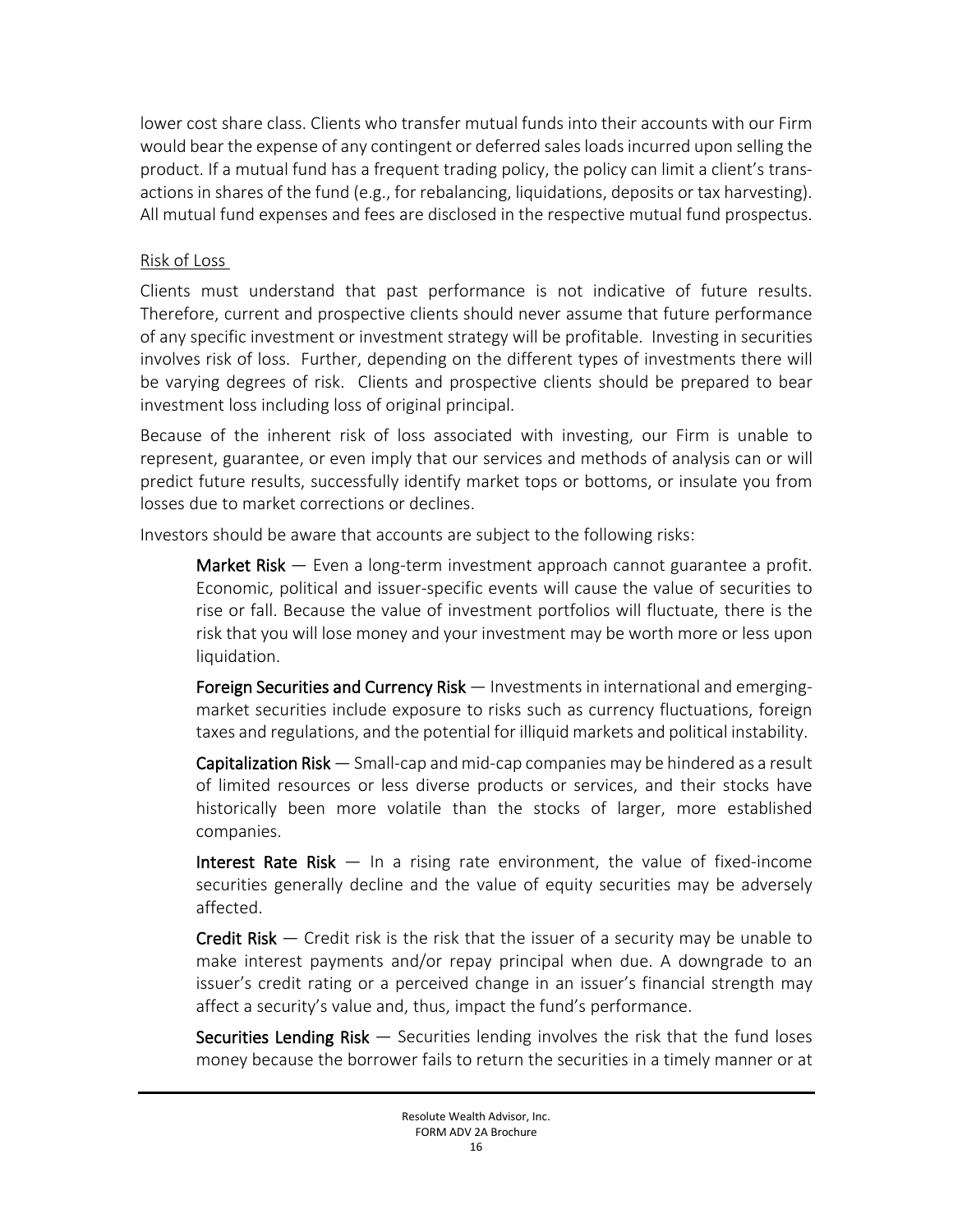all. The fund could also lose money if the value of the collateral provided for loaned securities, or the value of the investments made with the cash collateral, falls. These events could also trigger adverse tax consequences for the fund.

Exchange-Traded Funds — ETFs face market-trading risks, including the potential lack of an active market for shares, losses from trading in the secondary markets and disruption in the creation/redemption process of the ETF. Any of these factors may lead to the fund's shares trading at either a premium or a discount to its "net asset value."

Performance of Underlying Managers - We select the mutual funds and ETFs in the asset allocation portfolios. However, we depend on the manager of such funds to select individual investments in accordance with their stated investment strategy.

Digital Currency *-* Our Firm's use of digital currency in a client portfolio is limited only to publicly traded securities that passively or actively invest in digital currency assets. The shares of certain Products are also publicly quoted on OTC Markets and shares that have become unrestricted in accordance with the rules and regulations of the SEC may be bought and sold throughout the day through any brokerage account. Cryptocurrency (notably, bitcoin), often referred to as "virtual currency", "digital currency," or "digital assets," operates as a decentralized, peer-to-peer financial exchange and value storage that is used like money. If deemed appropriate, Clients may have exposure to bitcoin, a cryptocurrency. Cryptocurrency operates without central authority or banks and is not backed by any government. Cryptocurrencies (i.e., bitcoin) may experience very high volatility. Cryptocurrency is also not legal tender. Federal, state, or foreign governments may restrict the use and exchange of cryptocurrency, and regulation in the U.S. is still developing. The SEC has issued a public report stating U.S. federal securities laws require treating some digital assets as securities. Cryptocurrency exchanges may stop operating or permanently shut down due to fraud, technical glitches, hackers, or malware. Due to its relatively recent launch, bitcoin has a limited trading history, making it difficult for investors to evaluate investments in this cryptocurrency. It is possible that another entity could manipulate the blockchain in a manner that is detrimental to the bitcoin network. Bitcoin transactions are irreversible such that an improper transfer can only be undone by the receiver of the bitcoin agreeing to return the bitcoin to the original sender. Digital assets are highly dependent on their developers and there is no guarantee that development will continue or that developers will not abandon a project with little or no notice. Third parties may assert intellectual property claims relating to the holding and transfer of digital assets, including cryptocurrencies, and their source code. Any threatened action that reduces confidence in a network's long-term ability to hold and transfer cryptocurrency may affect investments in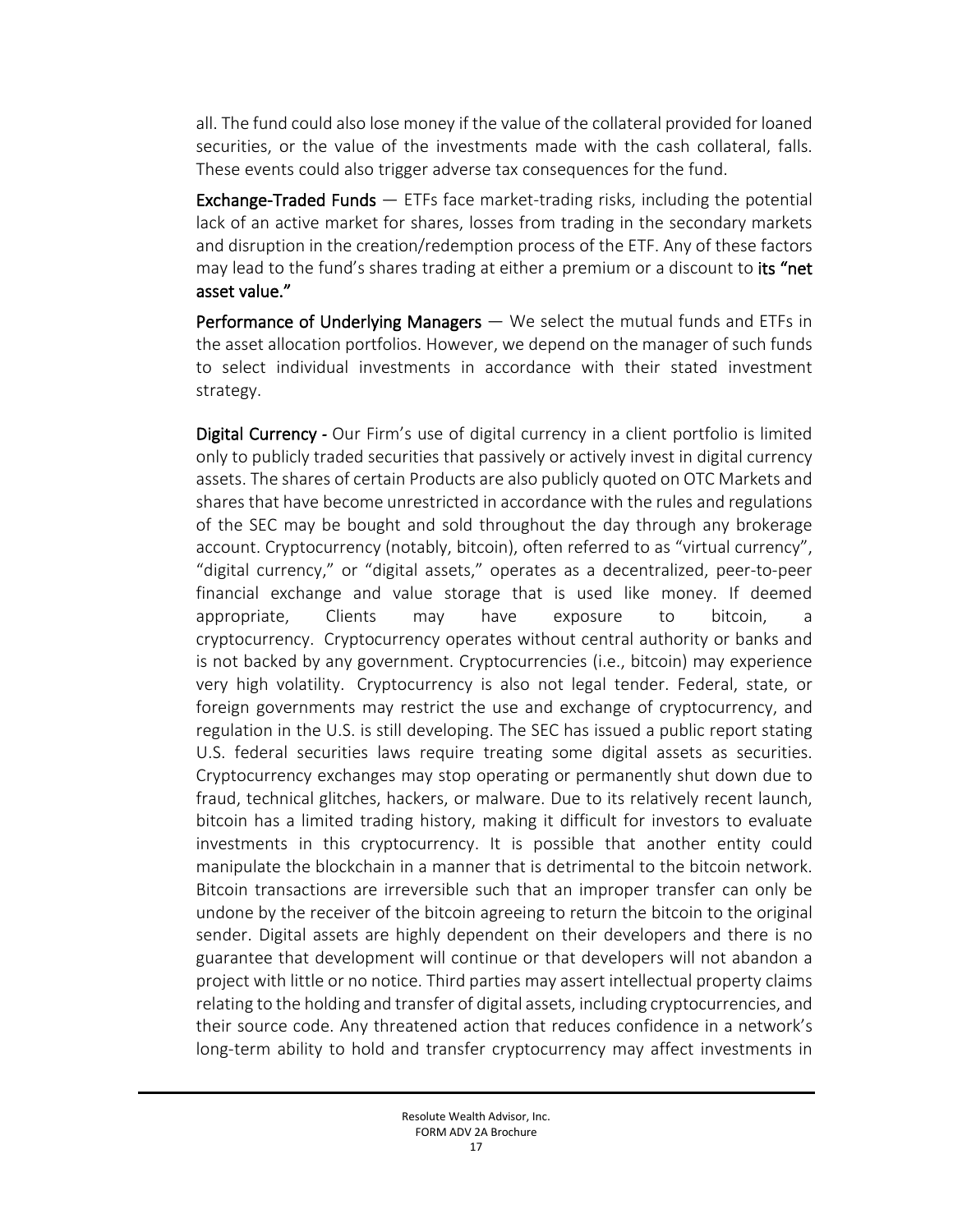cryptocurrencies. Investments in the Products are speculative investments that involve high degrees of risk, including a partial or total loss of invested funds. The shares of each Product are intended to reflect the price of the digital asset(s) held by such Product (based on digital asset(s) per share), less such Product's expenses and other liabilities. Because each Product does not currently operate a redemption program, there can be no assurance that the value of such Product's shares will reflect the value of the assets held by such Product, less such Product's expenses and other liabilities, and the shares of such Product, if traded on any secondary market, may trade at a substantial premium over, or a substantial discount to, the value of the assets held by such Product, less such Product's expenses and other liabilities, and such Product may be unable to meet its investment objective.

Cybersecurity Risk - In addition to the Material Riskslisted above, investing involves various operational and "cybersecurity" risks. These risks include both intentional and unintentional events at our firm or one of its third-party counterparties or service providers, that may result in a loss or corruption of data, result in the unauthorized release or other misuse of confidential information, and generally compromise our Firm's ability to conduct its business. A cybersecurity breach may also result in a third-party obtaining unauthorized access to our clients' information, including social security numbers, home addresses, account numbers, account balances, and account holdings. Our Firm has established business continuity plans and risk management systems designed to reduce the risks associated with cybersecurity breaches. However, there are inherent limitations in these plans and systems, including those certain risks may not have been identified, in large part because different or unknown threats may emerge in the future. As such, there is no guarantee that such efforts will succeed, especially because our Firm does not directly control the cybersecurity systems of our third-party service providers. There is also a risk that cybersecurity breaches may not be detected.

#### ITEM 9 - DISCIPLINARY INFORMATION

<span id="page-17-0"></span>We do not have any legal, financial or other "disciplinary" item to report.

#### ITEM 10 - OTHER FINANCIAL INDUSTRY ACTIVITIES AND AFFILIATIONS

#### <span id="page-17-1"></span>**Insurance**

Investment Adviser Representatives ("IARs") of our Firm may act as agents appointed with various life, disability or other insurance companies, receive commissions, trails, or other compensation from the respective product sponsors and/or as a result of effecting insurance transactions for clients. However, clients should note that they have the right to decide whether to act on the recommendation and the right to purchase any insurance products through RWA or its IAR or any licensed insurance agent not affiliated with RWA.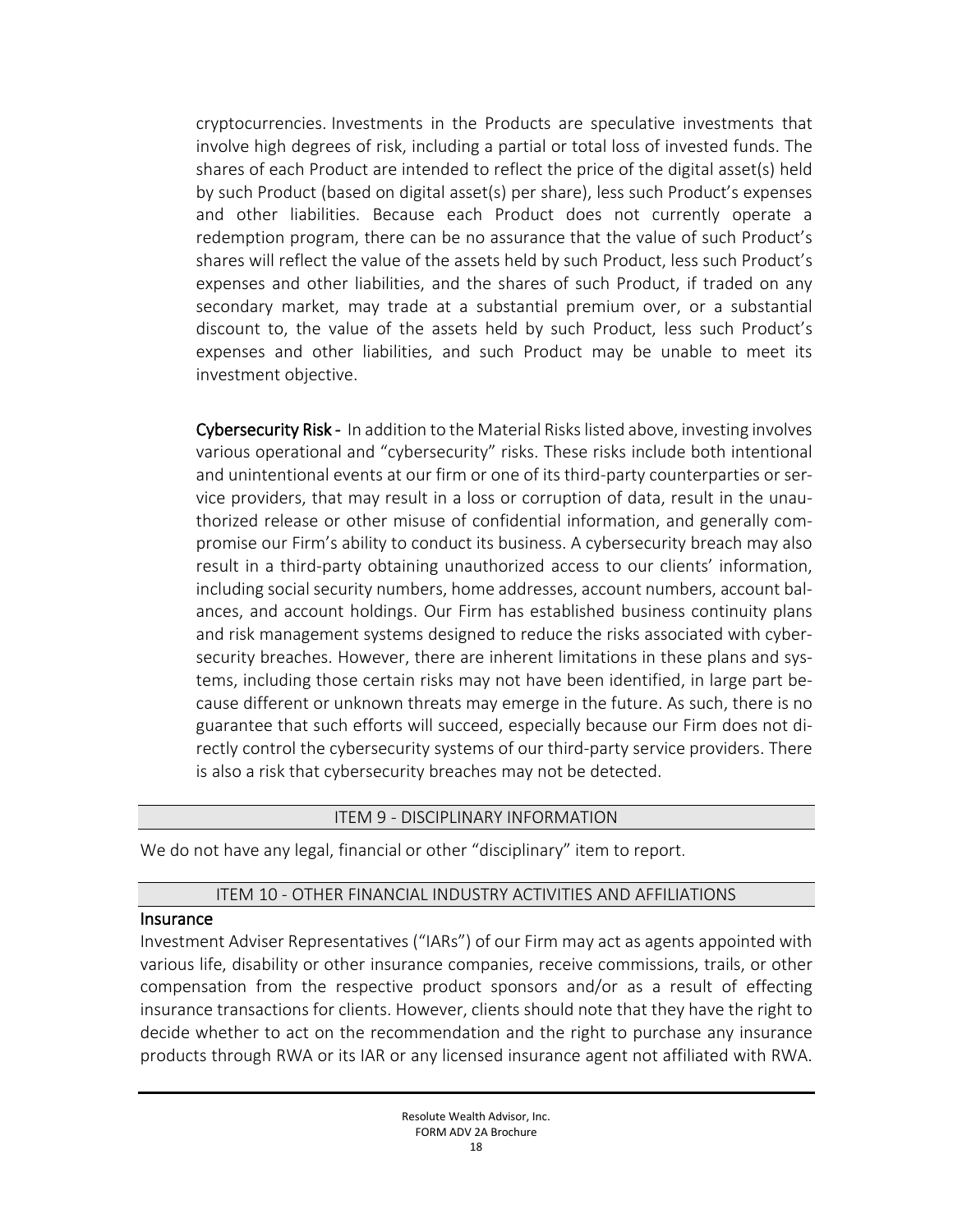This creates a conflict of interest. We recognize the fiduciary responsibility to act in your best interest and have established policies in this regard to mitigate this conflict of interest.

The affiliations listed above are a conflict of interest to our clients. Potential conflicts of interest also arise to the extent that these non-advisory activities may require a time commitment from some of our staff, thus limiting the amount of time they can dedicate to management of advisory client accounts. We endeavor at all times to put the interest of clients first as part of our fiduciary duty as a registered investment adviser and take the following steps to address this conflict:

- 1. We disclose to clients the existence of all material conflicts of interest, including the potential for related firms to earn compensation from advisory clients in addition to our advisory fees;
- 2. We collect, maintain and document accurate, complete and relevant client background information, including the client's financial goals, objectives and risk tolerance;
- 3. Our management conducts regular reviews of each client account to verify that all recommendations made to a client are suitable to the client's needs and circumstances;
- 4. We require that our employees seek prior approval of any outside employment activity so that we may ensure that any conflicts of interests in such activities are properly addressed;
- 5. We periodically monitor these outside employment activities to verify that any conflicts of interest continue to be properly addressed by our firm; and
- 6. We educate our employees regarding the responsibilities of a fiduciary, including the need for having a reasonable and independent basis for the investment advice provided to clients.

## <span id="page-18-0"></span>ITEM 11 - CODE OF ETHICS PARTICIPATION OR INTEREST IN CLIENT TRANSACTIONS AND PERSONAL TRADING

RWA and persons associated with us are allowed to invest for their own accounts or to invest in the same securities or other investments that we recommend or acquire for your account and may engage in transactions that are the same as or different than transactions recommended to or made for your account. This creates a conflict of interest. We recognize the fiduciary responsibility to place your interests first and have established policies in this regard to mitigate any conflicts of interest.

We have developed and implemented a Code of Ethics that sets forth standards of conduct expected of our advisory personnel to mitigate this conflict of interest. The Code of Ethics addresses, among other things, personal trading, gifts, the prohibition against the use of inside information and other situations where there is a possibility for conflicts of interest.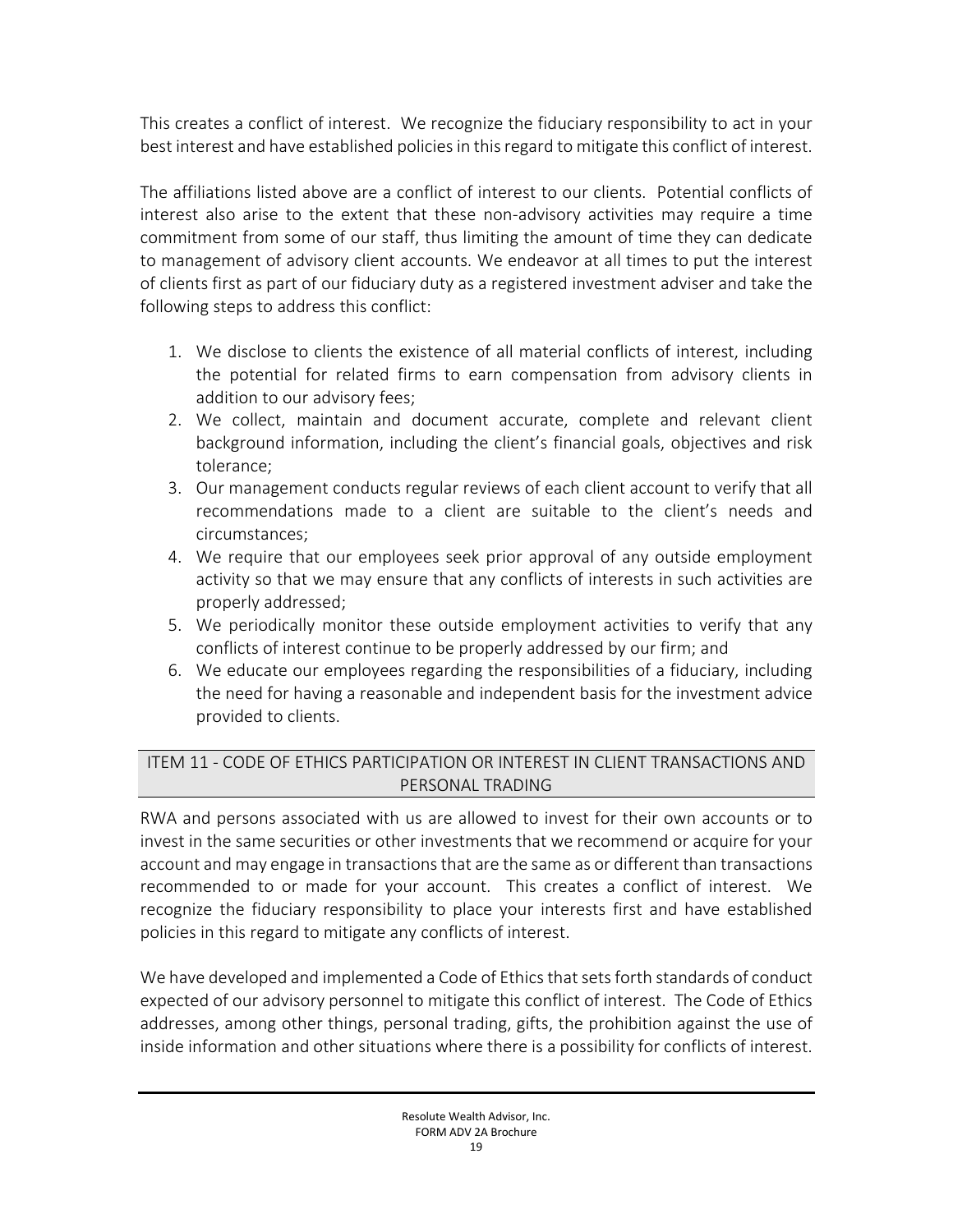The Code of Ethics is designed to protect our clients to detect and deter misconduct, educate personnel regarding the firm's expectations and laws governing their conduct, remind personnel that they are in a position of trust and must act with complete propriety at all times, protect the reputation of RWA, guard against violation of the securities laws, and establish procedures for personnel to follow so that we may determine whether their personnel are complying with the firm's ethical principles.

We have established the following restrictions to ensure our firm's fiduciary responsibilities:

- 1. No director, officer or supervised employee of RWA shall prefer his or her own interest to that of the advisory client. Trades for supervised employees are traded alongside client accounts.
- 2. Securities holdings are reviewed on a regular basis by an appropriate officer/individual of RWA.
- 3. We emphasize the unrestricted right of the client to decline to implement any advice rendered, except in situations where we are granted discretionary authority of the client's account.
- 4. We emphasize the unrestricted right of the client4 to select and choose any custodian (except in situations where we are granted discretionary authority) he or she wishes.
- 5. We require that allsupervised individuals must act in accordance with all applicable Federal and State regulations governing registered investment advisory practices.
- 6. Any supervised individual not in observance of the above may be subject to termination.

You may request a complete copy of our Code by contacting us at the address, telephone, or email on the cover page of this Part 2; Attn: Chief Compliance Officer.

## ITEM 12 - BROKERAGE PRACTICES

<span id="page-19-0"></span>Clients must maintain assets in an account at a "qualified custodian," generally a brokerdealer or bank. We recommend that our clients use TD Ameritrade, Inc. or Charles Schwab & Co., Inc. Advisor Services ("Schwab") (Collectively referred to as "Custodian"), both registered broker-dealers, member SIPC, as the qualified custodian. We are independently owned and operated, and unaffiliated with Custodian. Custodian will hold client assets in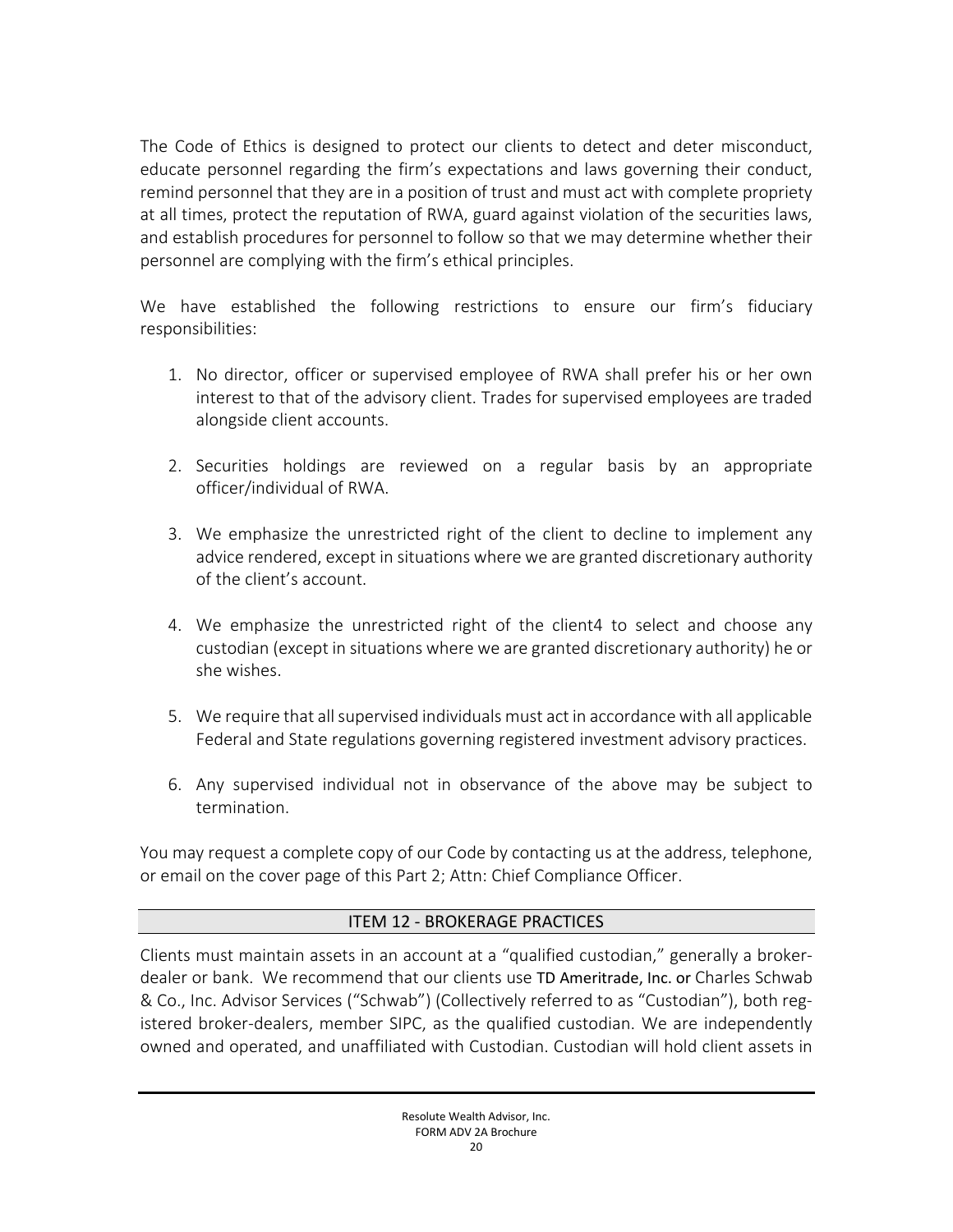a brokerage account and buy and sell securities when we instruct them to. While we recommend that clients use our recommended Custodian as their Custodian, client must decide whether to do so and open accounts with our recommended by entering into account agreements directly with Custodian. The accounts will always be held in the name of the client and never in our Firm's name. Even though clients maintain accounts at Custodian, we can still use other brokers to execute trades for client accounts (see Client Brokerage and Custody Costs, below). Some of the products, services and other benefits provided by our Custodians benefit us and may not benefit you or your account. Our recommendation/requirement that you place assets with one of these custodians may be based in part on benefits they provide us, and not solely on the nature, cost or quality of custody and execution services provided by the Custodian.

## How We Select Brokers/Custodians

We seek to recommend a custodian/broker who will hold client assets and execute transactions on terms that are, overall, most advantageous when compared to other available providers and their services. We consider a wide range of factors, including:

- 1. Combination of transaction execution services and asset custody services (generally without a separate fee for custody)
- 2. Capability to buy and sell securities for client accounts
- 3. Capability to facilitate transfers and payments to and from accounts (wire transfers, check requests, bill payment, etc.)
- 4. Breadth of available investment products (stocks, bonds, mutual funds, exchangetraded funds, etc.)
- 5. Availability of investment research and tools that assist us in making investment decisions
- 6. Quality of services
- 7. Competitiveness of the price of those services (commission rates, other fees, etc.) and willingness to negotiate the prices
- 8. Reputation, financial strength, and stability
- 9. Prior service to our Firm and our other clients
- 10. Availability of other products and services that benefit us, as discussed below (see Products and Services Available to Us from Custodian)

# Client Brokerage and Custody Costs

For client accounts that Custodian maintains, Custodian generally does not charge separately for custody services. However, Custodian receives compensation by charging ticket charges or other fees on trades that it executes or that settle into clients' Custodian accounts. In addition to commissions, Custodian charges a flat dollar amount as a "prime broker" or "trade away" fee for each trade that we have executed by a different custodian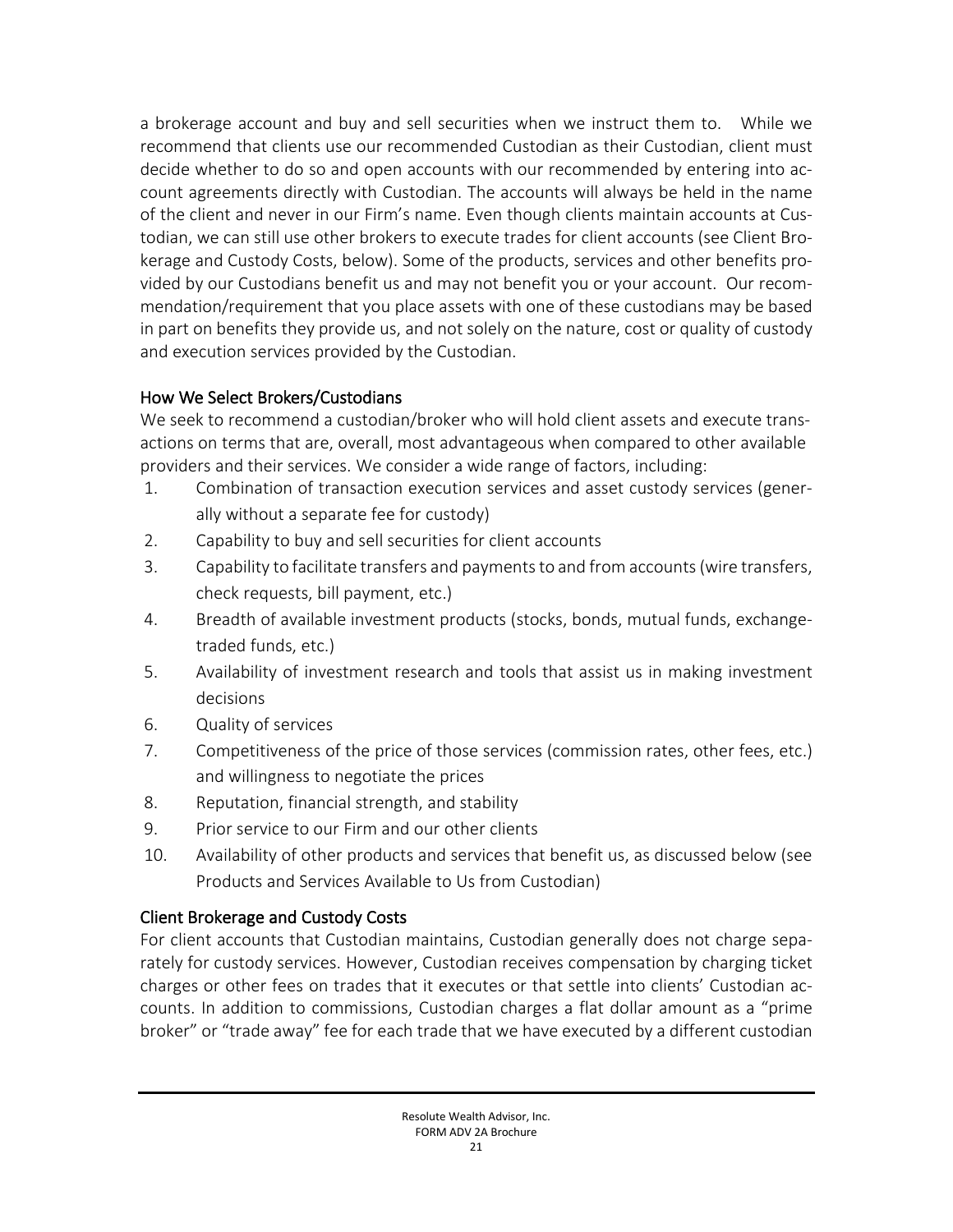but where the securities bought or the funds from the securities sold are deposited (settled) into a client's Custodian account. These fees are in addition to the ticket charges or other compensation the client pays the executing custodian. To minimize these trading costs, we have Custodian execute most trades for client accounts. We have determined that having Custodian execute most trades is consistent with our duty to seek "best execution" of client trades. Best execution means the most favorable terms for a transaction based on all relevant factors, including those listed above (see How We Select Brokers/Custodians).

## Products and Services Available to Us from Custodian

They provide our Firm and our clients with access to institutional brokerage, trading, custody, reporting, and related services, many of which are not typically available to Custodian retail customers. Custodian also makes available various support services which help us manage or administer our clients' accounts and help us manage and grow our business. Custodian's support services generally are available on an unsolicited basis (we do not have to request them) and at no charge to us. These are considered soft dollar benefits because there is an incentive to do business with Custodian. This creates a conflict of interest. We recognize the fiduciary responsibility to place clients' interests first and have established policies in this regard to mitigate any conflicts of interest. Following is a more detailed description of Custodian's support services:

# Services That Benefit Our Clients

Custodian's institutional brokerage services include access to a broad range of investment products, execution of securities transactions, and custody of client assets. The investment products available through Custodian include some to which we might not otherwise have access or that would require a significantly higher minimum initial investment by our clients. Custodian's services described in this paragraph generally benefit our clients and their accounts.

# Services That May Not Directly Benefit Our Clients

Custodian also makes available to us other products and services that benefit us but may not directly benefit our clients or their accounts. These products and services assist us in managing and administering our clients' accounts. They include investment research, both Custodian's own and that of third parties. We may use this research to service all or a substantial number of our clients' accounts, including accounts not maintained at Custodian. In addition to investment research, Custodian also makes available software and other technology that:

- 1. Provides access to client account data (positions, trades, statements, cost basis, etc).
- 2. Facilitates trade execution and allocates aggregated trade orders for multiple client accounts.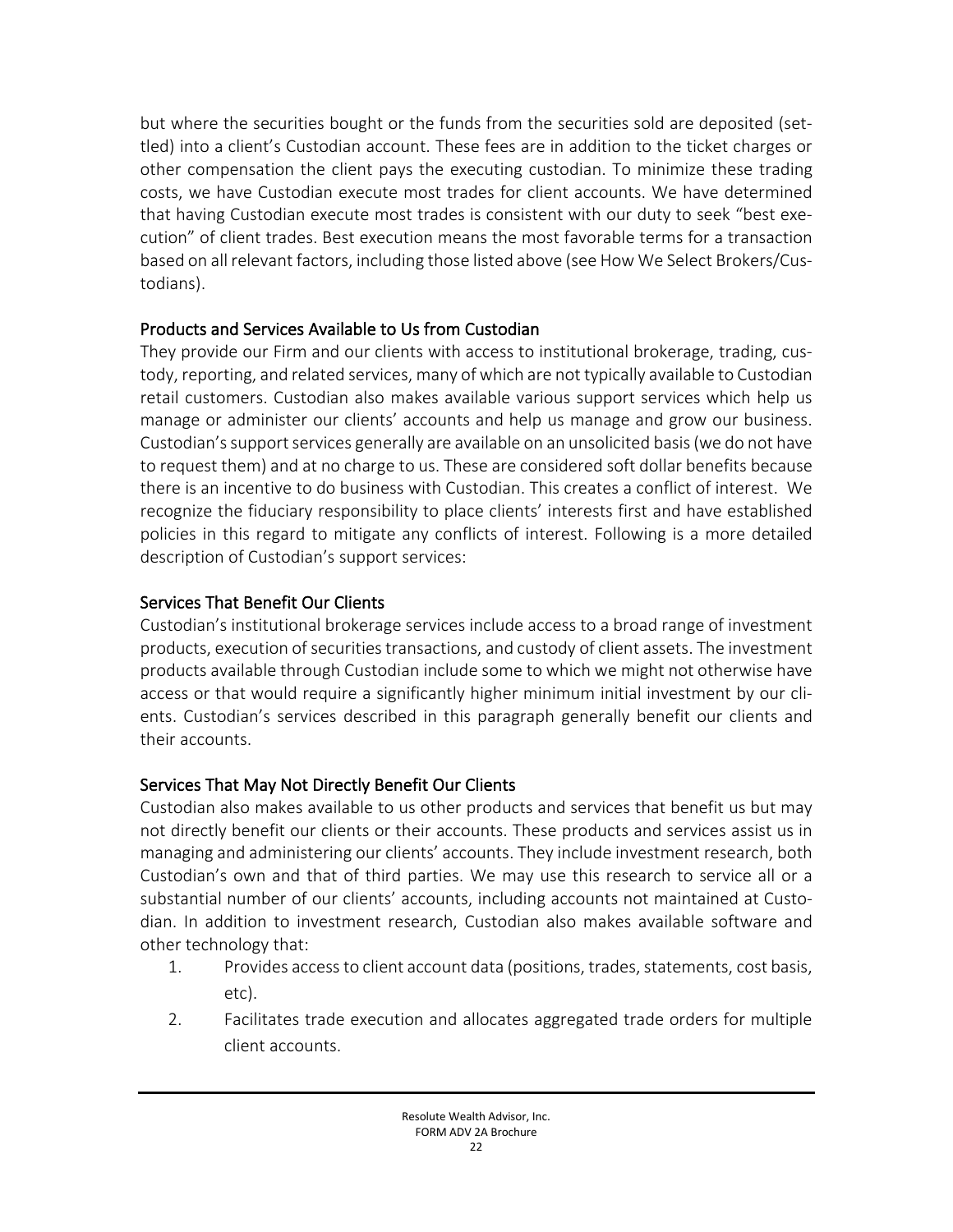- 3. Provides pricing and other market data.
- 4. Facilitates payment of our fees from our clients' accounts.
- 5. Assists with back-office functions, recordkeeping, and client reporting.

# Services That Generally Benefit Only Us

Custodian also offers other services intended to help us manage and further develop our business enterprise. These services include:

- 1. Educational conferences and events
- 2. Consulting on technology, compliance, legal, and business needs
- 3. Publications or conferences on practice management & business succession
- 4. Access to employee benefits providers, human capital consultants, and insurance providers

Custodian may provide some of these services itself. In other cases, it will arrange for thirdparty vendors to provide the services to us. Custodian may also discount or waive its fees for some of these services or pay all or part of a third party's fees. Custodian may also provide us with other benefits, such as occasional business entertainment of our personnel.

## Our Interest in Custodian's Services

The availability of these services from Custodian benefits us because we do not have to produce or purchase them. These services are not contingent upon us committing any specific amount of business to Custodian. We believe that our selection of Custodian as custodian and broker is in the best interest of our clients.

Some of the products, services and other benefits provided by Custodian benefit our Firm and may not benefit our client accounts. Our recommendation or requirement that clients place assets in Custodian's custody may be based in part on benefits Custodian provides to us, or our agreement to maintain certain Assets Under Management at Custodian, and not solely on the nature, cost or quality of custody and execution services provided by Custodian.

We do not select or recommend broker/dealers based upon receiving client referrals from a broker/dealer or third party. We do not routinely recommend, request, or require that you direct us to execute transaction through a specified broker/dealer. Additionally, we typically do not permit you to direct brokerage.

We place trades for your account subject to our duty to seek best execution and other fiduciary duties. We may use broker/dealers other than your custodian to execute trades for your account. The practice of using other broker/dealers may result in additional costs to you so that we are more likely to place trades through your custodian rather than through other broker/dealers. Your custodian's execution quality may be different than other broker/dealers.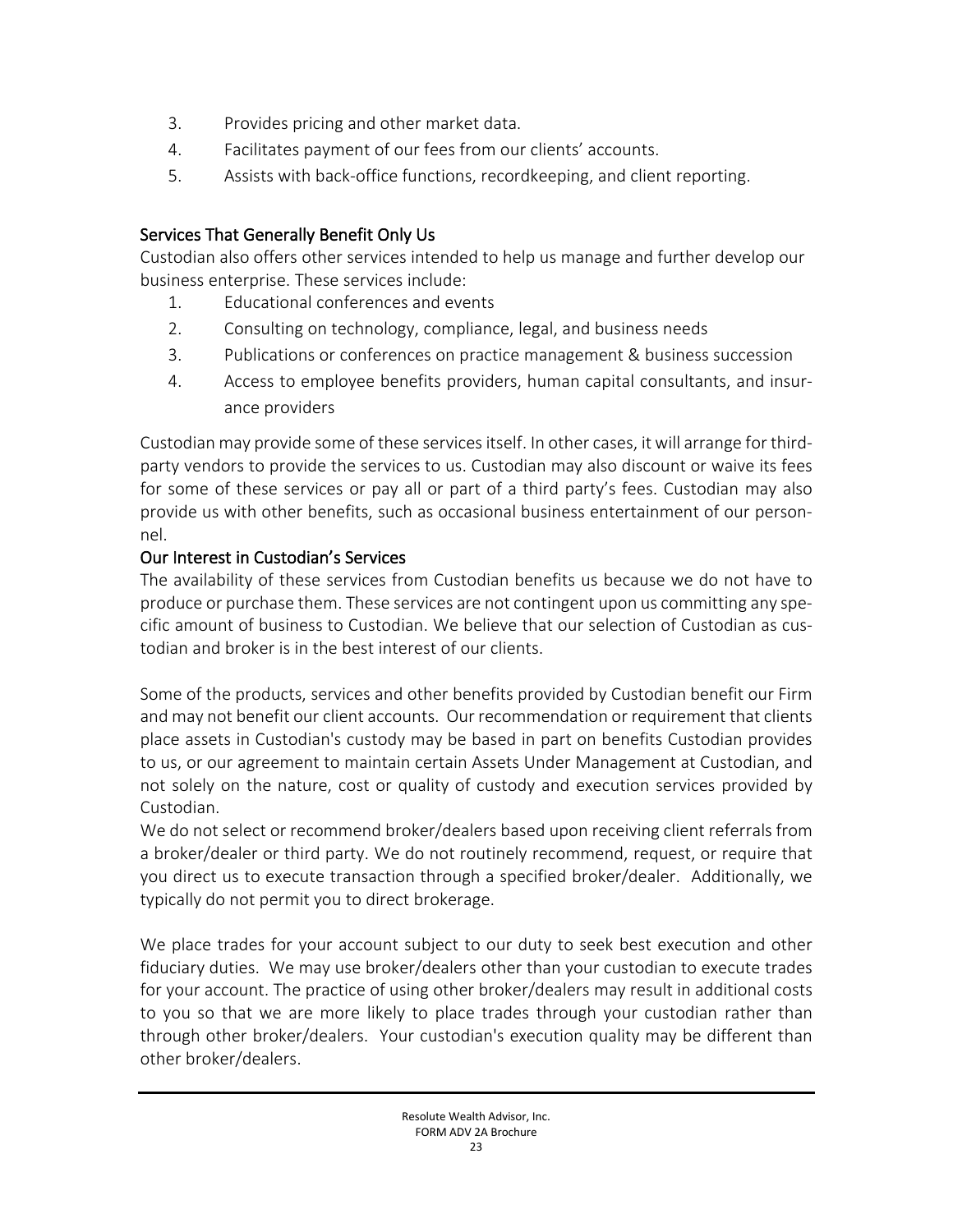## Brokerage for Client Referrals

RWA does not receive client referrals from any custodian or third party in exchange for using that custodian or third party.

# Aggregation and Allocation of Transactions

RWA may aggregate transactions if we believe that aggregation is consistent with the duty to seek best execution for our clients and is consistent with the disclosures made to clients and terms defined in the client investment advisory agreement. No advisory client will be favored over any other client, and each account that participates in an aggregated order will participate at the average share price (per custodian) for all transactions in that security on a given business day. RWA aggregates trades of our personnel with those of client accounts.

If we do not receive a complete fill for an aggregated order, we will allocate the order on a pro-rata basis. If we determine that a pro-rata allocation is not appropriate under the particular circumstances, we will base the allocation on other relevant factors, which may include:

- 1. When only a small percentage of the order is executed, with respect to purchase allocations, allocations may be given to accounts high in cash;
- 2. With respect to sale allocations, allocations may be given to accounts low in cash;
- 3. We may allocate shares to the account with the smallest order, or to the smallest position, or to an account that is out of line with respect to security or sector weightings, relative to other portfolios with similar mandates;
- 4. We may allocate to one account when that account has limitations in its investment guidelines prohibiting it from purchasing other securities that we expect to produce similar investment results and that can be purchased by other accounts in the block;
- 5. If an account reaches an investment guideline limit and cannot participate in an allocation, we may reallocate shares to other accounts. For example, this may be due to unforeseen changes in an account's assets after an order is placed;
- 6. If a pro-rata allocation of a potential execution would result in a de Minimis allocation in one or more accounts, we may exclude the account(s) from the allocation and disgorge any profits. Generally, de Minimis allocations do not exceed 5% of the total allocation. Additionally, we may execute the transactions on a prorata basis.
- 7. We will document the reasons for any deviation from a pro-rata allocation.

# Trade Errors

We have implemented procedures designed to prevent trade errors; however, trade errors in client accounts cannot always be avoided. Consistent with our fiduciary duty, it is our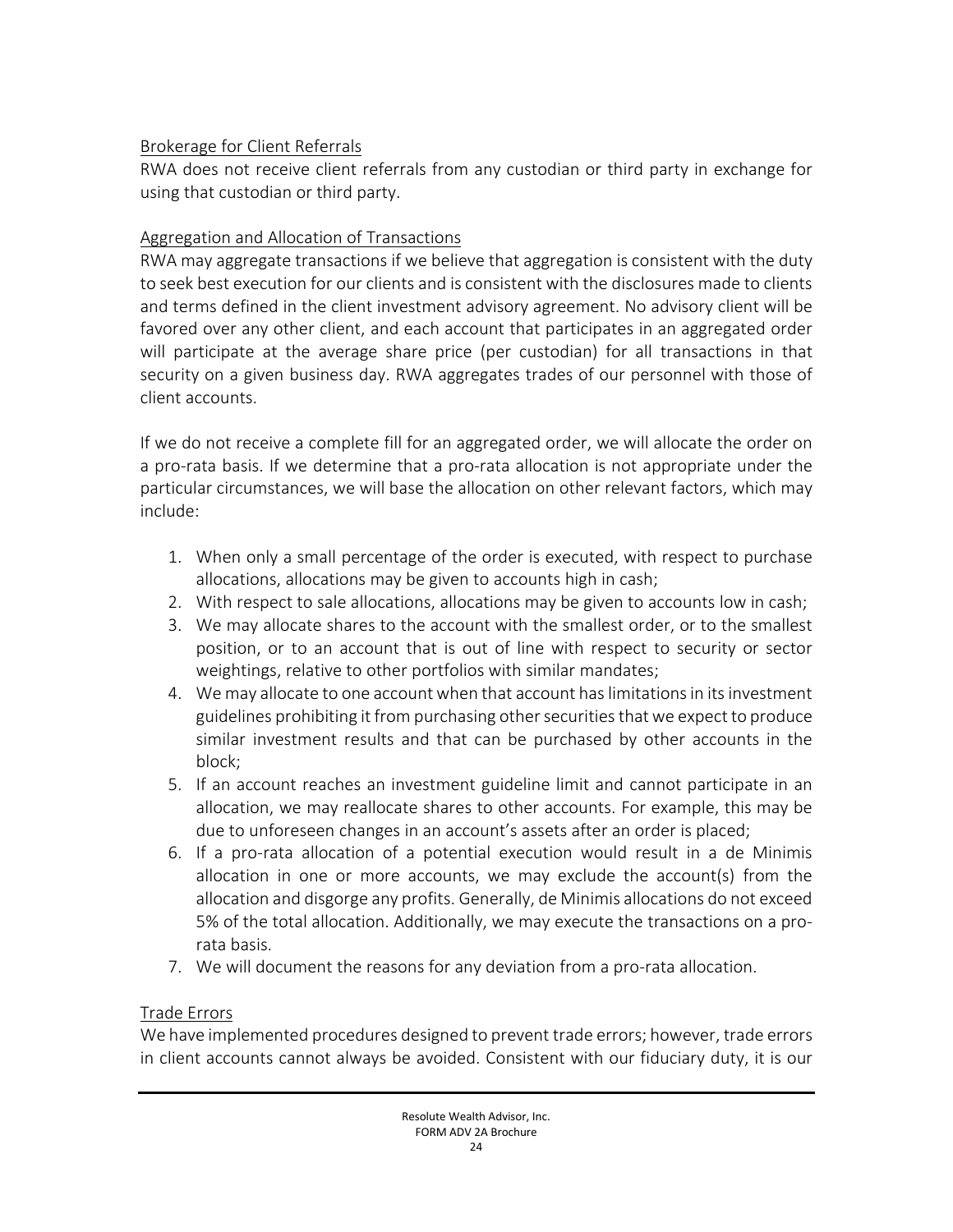policy to correct trade errors in a manner that is in the best interest of the client. In cases where the client causes the trade error, the client will be responsible for any loss resulting from the correction. Depending on the specific circumstances of the trade error, the client may not be able to receive any gains generated as a result of the error correction. In all situations where the client does not cause the trade error, the client will be made whole and we will absorb any loss resulting from the trade error if the error was caused by the firm. If the error is caused by the custodian, the custodian will be responsible for covering all trade error costs. If an investment gain results from the correcting trade, the gain will be donated to charity. We will never benefit or profit from trade errors.

A retirement or ERISA plan client may direct all or part of portfolio transactions for its account through a specific broker or dealer in order to obtain goods or services on behalf of the plan. Such direction is permitted provided that the goods and services provided are reasonable expenses of the plan incurred in the ordinary course of its business for which it otherwise would be obligated and empowered to pay. ERISA prohibits directed brokerage arrangements when the goods or services purchased are not for the exclusive benefit of the plan. Consequently, we will request that plan sponsors who direct plan brokerage provide us with a letter documenting that this arrangement will be for the exclusive benefit of the plan.

### ITEM 13 - REVIEW OF ACCOUNTS

### <span id="page-24-0"></span>Account Reviews and Reviewers – Investment Supervisory Services

Our IARs will monitor client accounts on a periodic basis and perform reviews with each client based on each client's preference. All accounts are reviewed for consistency with client investment strategy, asset allocation, risk tolerance and performance relative to the appropriate benchmark. More frequent reviews may be triggered by changes in geopolitical and macroeconomic specific events.

## Selection and Monitoring of Sub-Advisors

If you have an account with us that is managed by a third party through the Envestnet Asset Management Inc. Separate Account Program, we typically review your account holdings quarterly to ensure that your account remains within reasonable variances of the asset allocation targets and investment models in place.

### Statements and Reports

Through our agreement with Tamarac, our firm will provide clients with quarterly performance/position summary reports. Reports may also be provided at every client meeting. Communication to clients will be done on an as needed basis or as indicated in the Agreement with the client. Clients will also have access to daily portfolio reports through a client portal.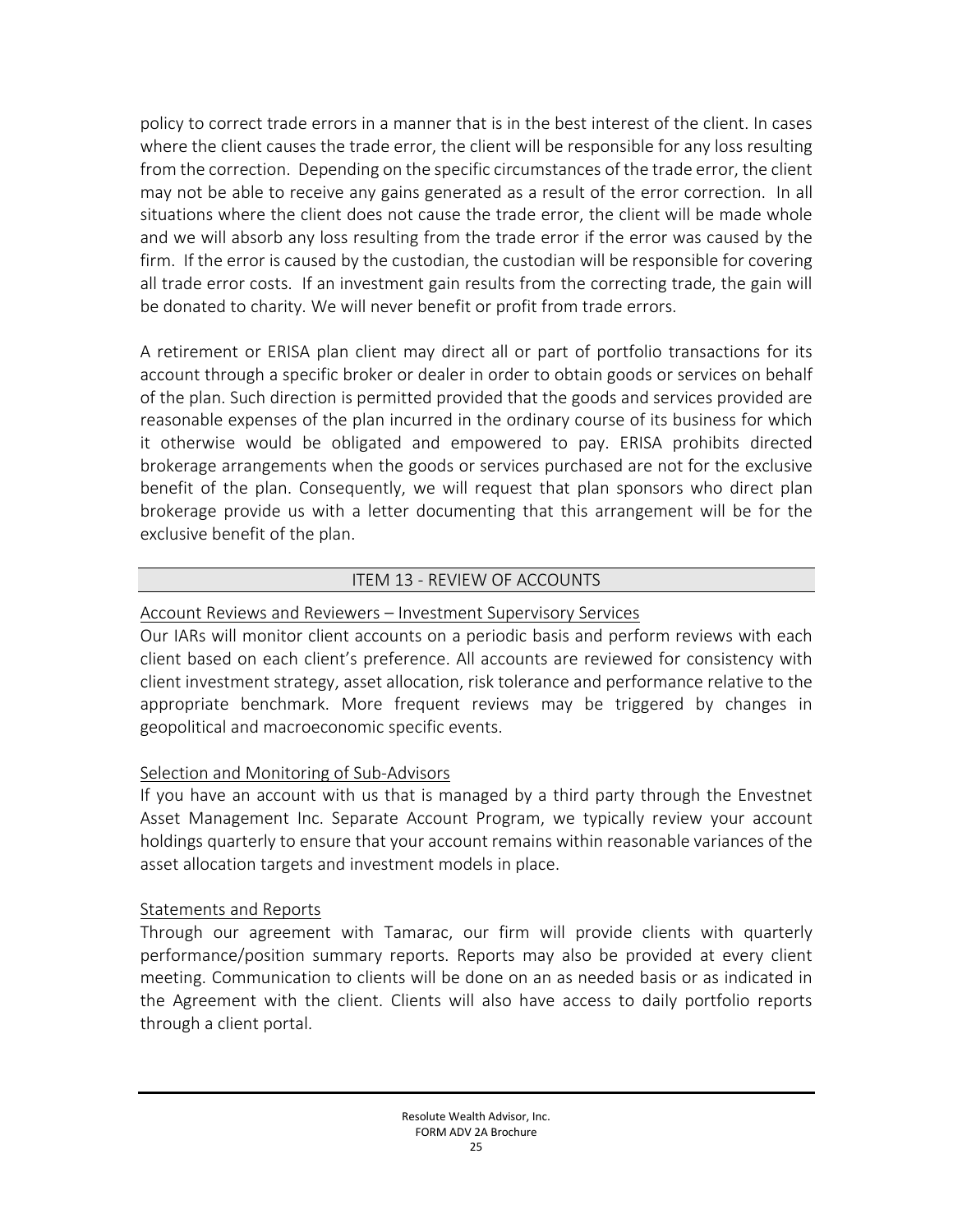The custodian for the individual client's account will also provide clients with an account statement at least quarterly. You are urged to compare the reports provided by our Firm against the account statements you receive directly from your account custodian.

### ITEM 14 – CLIENT REFERRALS AND OTHER COMPENSATION

<span id="page-25-0"></span>As disclosed under Brokerage Practices, we participate in TD Ameritrade's institutional customer program and we may recommend TD Ameritrade to you for custody and brokerage services. There is no direct link between our participation in the program and the investment advice we give to our clients, although we receive economic benefits through our participation in the program that are typically not available to any other independent Investment Advisors participating in the program. These benefits include the following products and services (provided without cost or at a discount): receipt of duplicate Client statements and confirmations; research related products and tools; consulting services; access to a trading desk serving advisor participants; access to block trading (which provides the ability to aggregate securities transactions for execution and then allocate the appropriate shares to Client accounts); the ability to have advisory fees deducted directly from Client accounts; access to an electronic communications network for Client order entry and account information; access to mutual funds with no transaction fees and to certain institutional money managers; and discounts on compliance, marketing, research, technology, and practice management products or services provided to us by third party vendors. TD Ameritrade may also have paid for business consulting and professional services received by some of our related persons. Some of the products and services made available by TD Ameritrade through the program may benefit us but may not benefit your account. These products or services may assist us in managing and administering your account, including accounts not maintained at TD Ameritrade. Other services made available by TD Ameritrade are intended to help us manage and further develop our business enterprise. The benefits received by RWA or our personnel through participation in the program do not depend on the amount of brokerage transactions directed to TD Ameritrade. As part of our fiduciary duties to clients, we endeavor at all times to put the interests of our clients first. You should be aware, however, that the receipt of economic benefits by RWA or our related persons in and of itself creates a potential conflict of interest and may indirectly influence our choice of TD Ameritrade for custody and brokerage services.

Our Firm pays referral fees to independent solicitors for the referrals of their clients to our Firm in accordance with Rule 206 (4)-3 of the Investment Advisers Act of 1940. Such referral fees represent a share of our investment advisory fee charged to our clients. This arrangement will not result in higher costs to you. In this regard, we maintain Solicitors Agreements in compliance with Rule 206 (4)-3 of the Investment Advisers Act of 1940 and applicable state and federal laws. All clients referred by Solicitors to our Firm will be given full written disclosure describing the terms and fee arrangements between our Firm and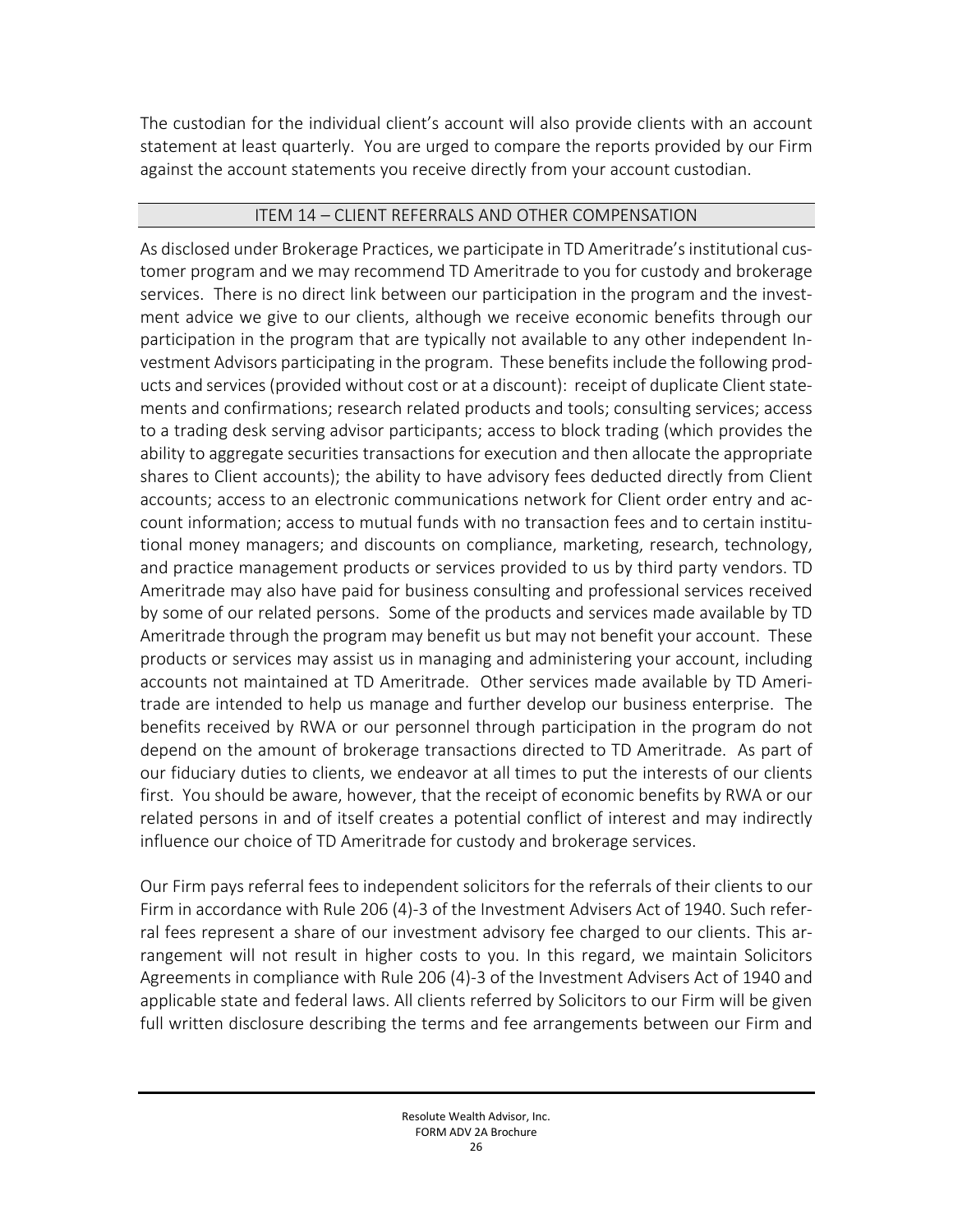Solicitor(s). In cases where state law requires licensure of solicitors, we ensure that no solicitation fees are paid unless the solicitor is registered as an investment adviser representative of our Firm. The solicitor will not provide clients any investment advice on behalf of Resolute Wealth Advisor.

Our firm does not receive compensation related to client referrals.

### ITEM 15 – CUSTODY

<span id="page-26-0"></span>Custody has been defined by regulators as having access or control over client funds and/or securities. Our firm does not have *physical custody*, as it applies to investment advisors.

## Deduction of Advisory Fees

For all accounts, our firm has the authority to have fees deducted directly from client accounts. Our firm has established procedures to ensure all client funds and securities are held at a qualified custodian in a separate account for each client under that client's name. Clients or an independent representative of the client will direct, in writing, the establishment of all accounts and therefore are aware of the qualified custodian's name, address and the manner in which the funds or securities are maintained. Finally, account statements are delivered directly from the qualified custodian to each client, or the client's independent representative, at least quarterly. You should carefully review those statements and are urged to compare the statements against reports received from our Firm. When you have questions about your account statements, you should contact our Firm or the qualified custodian preparing the statement. Please refer to Item 5 for more information about the deduction of adviser fees.

# Standing Letters of Authorization ("SLOA")

Our firm is deemed to have custody of clients' funds or securities when clients have standing authorizations with their custodian to move money from a client's account to a thirdparty ("SLOA") and, under that SLOA, it authorizes us to designate the amount or timing of transfers with the custodian. The SEC has set forth a set of standards intended to protect client assets in such situations, which we follow. We do not have a beneficial interest on any of the accounts we are deemed to have Custody where SLOAs are on file. In addition, account statements reflecting all activity on the account(s), are delivered directly from the qualified custodian to each client or the client's independent representative, at least quarterly. You should carefully review those statements and are urged to compare the statements against reports received from us. When you have questions about your account statements, you should contact us, your Advisor or the qualified custodian preparing the statement.

### <span id="page-26-1"></span>ITEM 16 – INVESTMENT DISCRETION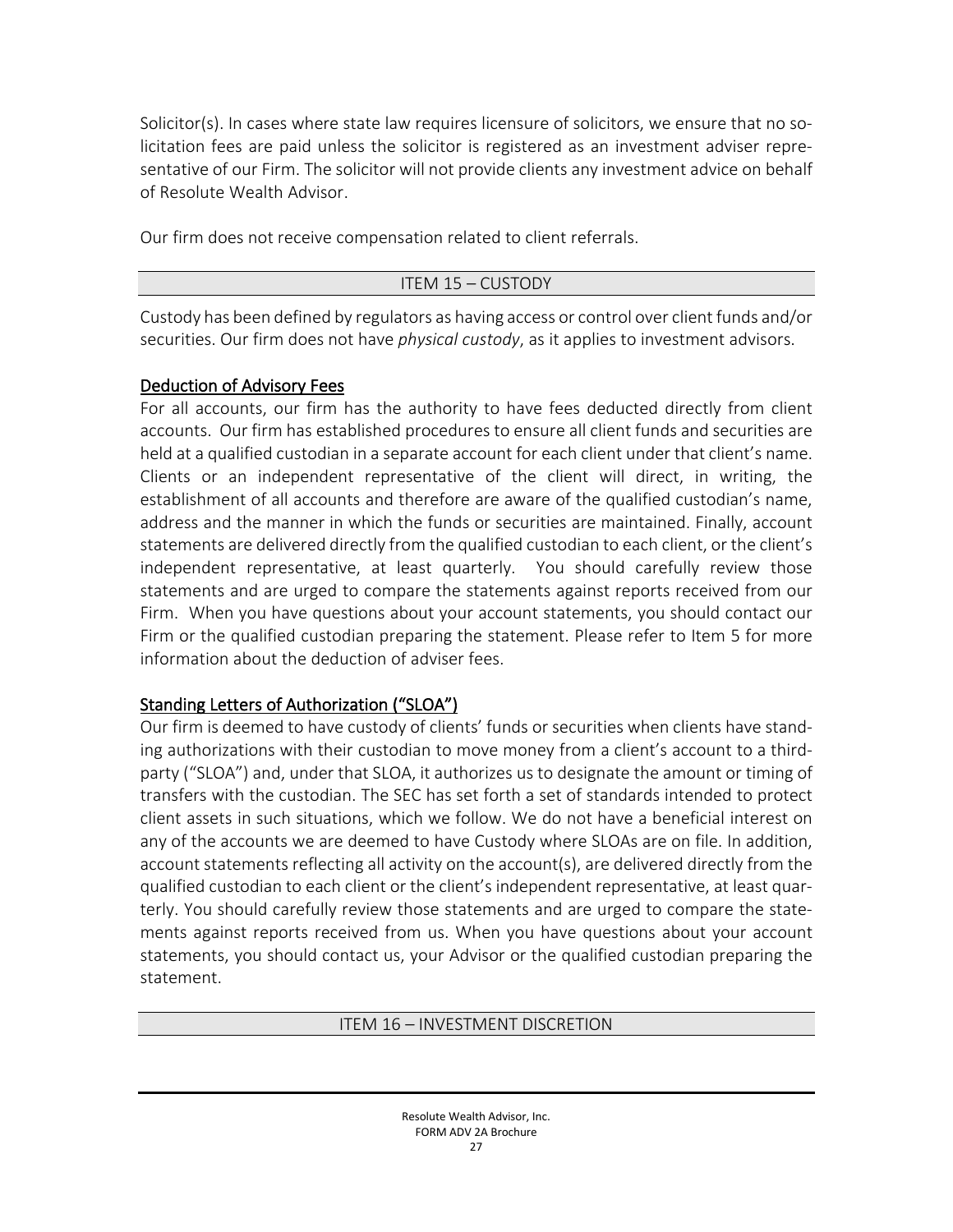For all discretionary accounts, prior to engaging RWA to provide investment advisory services, you will enter a written Agreement with us granting the firm the authority to supervise and direct, on an on-going basis, investments in accordance with the client's investment objective and guidelines. In addition, you will need to execute additional documents required by the Custodian to authorize and enable RWA, in its sole discretion, without prior consultation with or ratification by you, to purchase, sell or exchange securities in and for your accounts. We are authorized, in our discretion and without prior consultation with you to: (1) buy, sell, exchange and trade any stocks, bonds or other securities or assets and (2) determine the amount of securities to be bought or sold and (3) place orders with the custodian. Any limitationsto such authority will be communicated by you to us in writing.

The limitations on investment and brokerage discretion held by RWA for you are:

- 1. For discretionary clients, we require that we be provided with authority to determine which securities and the amounts of securities to be bought or sold.
- 2. Any limitations on this discretionary authority shall be in writing as indicated on the investment advisory Agreement, Appendix B. You may change/amend these limitations as required.

In some cases with our employee sponsor retirement plan clients, we exercise a limited amount of discretion in client accounts, if allowed for in our Agreement with that client. Our discretion would come in the form of replacing an investment option in a company retirement plan and initiating the transfer of client assets from the old to the new fund. With some service arrangements, we may also manage model portfolios on a discretionary basis, including allocating assets, rebalancing and replacing funds as needed.

# ITEM 17 – VOTING YOUR SECURITIES

<span id="page-27-0"></span>We will not vote proxies on your behalf. You are welcome to vote proxies or designate an independent third-party at your own discretion. You designate proxy voting authority in the custodial account documents. You must ensure that proxy materials are sent directly to you or your assigned third party. We do not take action with respect to any securities or other investments that become the subject of any legal proceedings, including bankruptcies.

*Class Action Suits* - A class action is a procedural device used in litigation to determine the rights of and remedies, if any, for large numbers of people whose cases involve common questions of law and/or fact. Class action suits frequently arise against companies that publicly issue securities, including securities recommended by investment advisors to cli